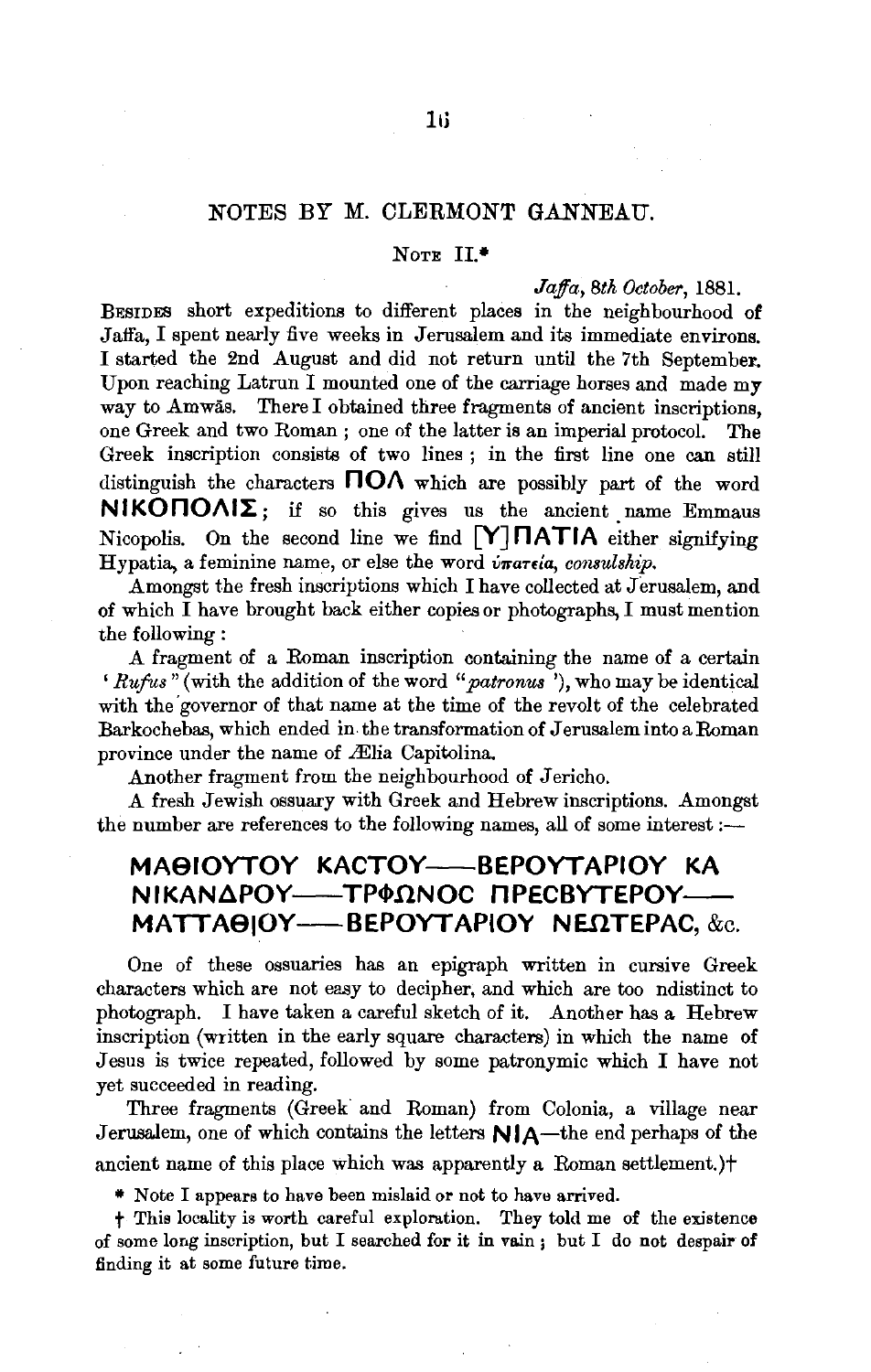There are also a number of mediaval inscriptions of the period of the Crusades and of the later Jews. I especially noticed one at the base of one of the columns of the galleries in the interior of the Haram esh Shertf, and belonging apparently to the epitaph of some Templar. (Characters of the 12th century.)

[hie ja] *cet D* [ominus] *Ogo* (or Odo) *de Bus.* .

Two shields of the 15th century, painted on paper and found glued to the interior wall of the Cœnaculum, the present Neby Daoud, under an old plastering. One is dated 1414, and has on it the name of a certain Kunz (Conrad) the Geuder von Noremberg-the other with the name of Sigmund Laber would be of about the same period. Ancient writers, especially Faber, tell us that the pilgrims to Palestine were in the habit of affixing their names and arms on the walls of the sacred buildings which they visited. I have taken photographs of these shields, and send the one of Sigmund Laber as a specimen.

There are also a number of Greek inscriptions, for the greater part Christian ; amongst them I found the epitaph of the Abbess of a convent on the Mount of Olives, of Armenian origin. I must also mention another Armenian inscription from Kerak on the other side of Jordan, which seems to be very ancient and of historical value.

I find that the making of false inscriptions is still carried on in Jerusalem. I revealed the existence of this species of imposture in 1874, and some of my discoveries regarding it are not wanting in interest.

I have paid particular attention to the Hebrew inscription (in Phœnician characters) discovered a year ago on the rock in the subterranean canal which connects the Pool of Siloam with the Fountain of the Virgin. I have spent a good deal of time in very uncomfortable positions in the aqueduct during my endeavours to decipher it, for the inscription has naturally attracted much attention ; even now it is not fully understood. I think I have arrived at the correct reading of all those parts which are not completely destroyed, and I have some very good squeezes of it. I hope soon to write a paper on the subject, in which I shall endeavour to point out its exact meaning, and *try* to decide upon the origin of this channel. At present I will merely call attention to two facts :

*Firstly.-Every* one makes a mistake in considering this to be the first inscription in Phamician characters yet discovered at Jerusalem. They seem to have forgotten that twelve years ago I discovered two in identically the same characters engraved in like manner on the rock which forms the outer wall of a cave near Siloam.

*Secondly.-!* think that with regard to the history of the source in question we must take into consideration *three* epochs ; *the first,* during which the water took its natural course into the valley of Jehoshaphat. then much deeper than at present ; *a second* period, when the inhabitants wishing to gain access to the pool without exposing themselves to the blows of a besieging enemy, bored an inclined subterranean passage through the rock, which enabled them to draw water from a well pierced vertically below the source; the third epoch being when the inhabitants, not content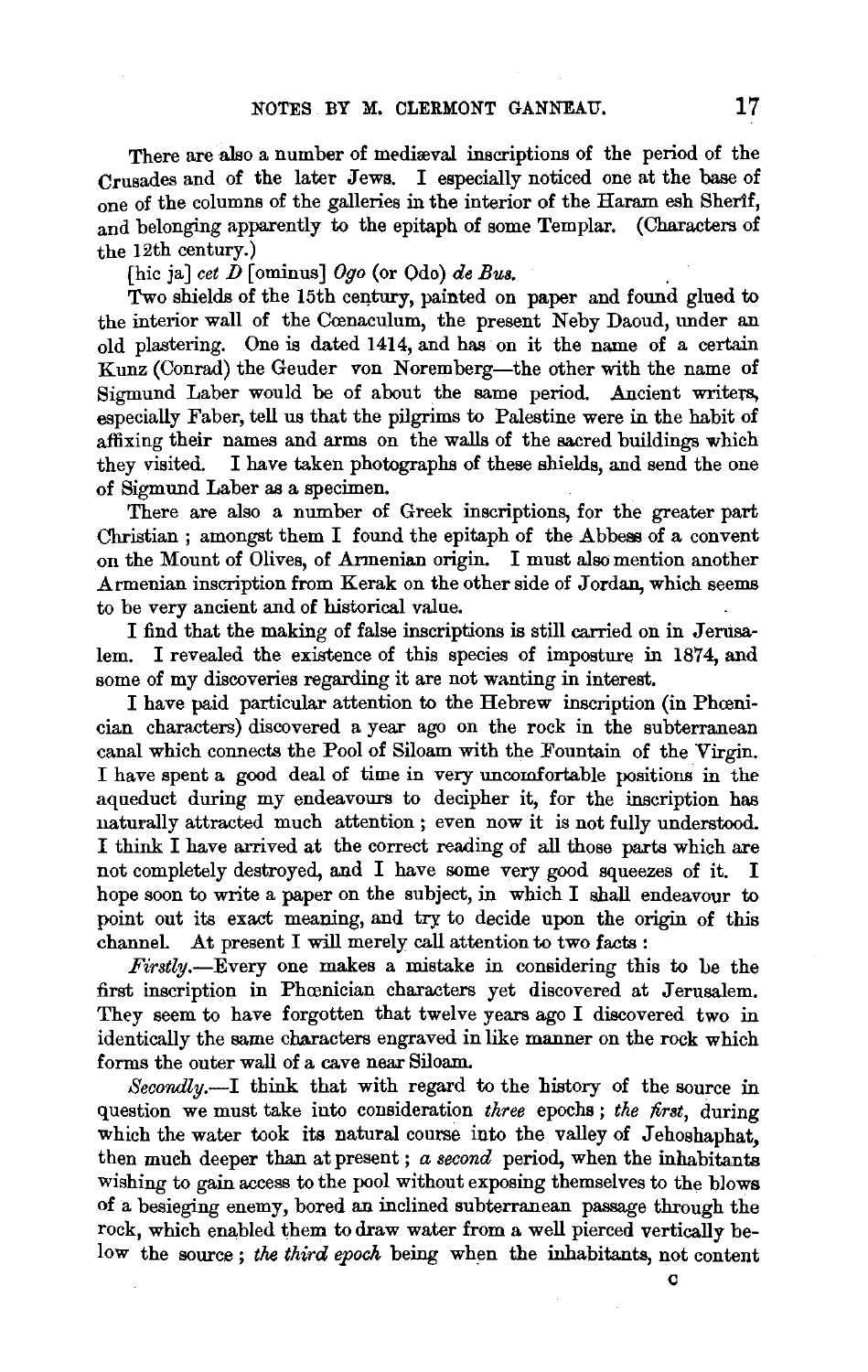with this defensive precaution, and wishing to deprive the enemy of the water which still continued to run into the valley, determined to alter its course, and caused it to run into a new bed which they formed for it under the hill, and thence into a large reservoir which they made in the valley of Tyropœon, and which was protected by the neighbouring walls. And it is to this Tatter work, I think, that the inscription refers ; the previous work being represented by the subterranean system discovered in 1867 by Colonel Warren under the hill of Ophel.

With respect to my own archaeological researches I have two matters of importance to relate, leaving aside all secondary points.

*Firstly.-!* have succeeded in inducing the Turks to make some excavations in the interior of the Haram, such excavations being strictly forbidden to the Christians. I attained this result by referring to a certain  $\frac{A}{A}$  . Are  $\frac{A}{A}$  in  $\frac{A}{A}$  is a statistic insert ago in the wall of the Haram, Arabic inscription which I discovered years ago in the wall of the Haram, and which says that at *that point there are stones buried for the use of the Haram .* 

.As at this moment the Turks are proposing to make some repairs, thanks to this inscription, I was able to persuade them to make an opening in the wall, about fifty yards from the inscription where from certain indications I expected we might find a door which had been walled up and has hitherto remained undiscovered. My prediction was realized. The door was there, and gave access to the open ground in the interior of the Haram. They were continuing their excavations when I left, and it is not unlikely that they will make some very unexpected discoveries. I hope to return and verify the results.

 $Secondly. -I$  have been on the spot and paid a good deal of attention to the vexed question of the origin of the vast mausoleum called the Tomb of the Kings. And I think  $I$  am in a position to produce new and important, if not decisive elements of information on the subject. One result of which is, that I believe the sarcophagus which M. Sauly took to the Louvre, and which he and other authorities considered to be that of a Queen of Judah, is really the *sarcophagus of Queen Helena of Adiabene with* her national name written in Adiabenian and in Hebrew. My return ourney to Jaffa was not without result. I went to Gezer and commenced some explorations which I hope will result in discoveries. My speedy return there obliges me to shorten this report. From Ramleh I have brought back fragments of a Greek inscription and a pair of capitals from Niane, a neighbouring village, on one of which is the same inscription that we found on the capital at Amwas-61C **eeoc** engraved in a semi circle. I have also a bronze seal with the name *Cucius Allius Optatus*. A short visit to Lydda had no result. But in passing Sarfend I obtained two more fragments of inscriptions, one Greek, the other Arabic. I noticed, which there, indications of important remains to which I hope to rust t<u>n</u><br>\*----From the 19th to the 21st September I made a hasty visit to Haifa,

Carmel, and St. John of Acre, in order to prepare for the researches which I hope to make a little later on.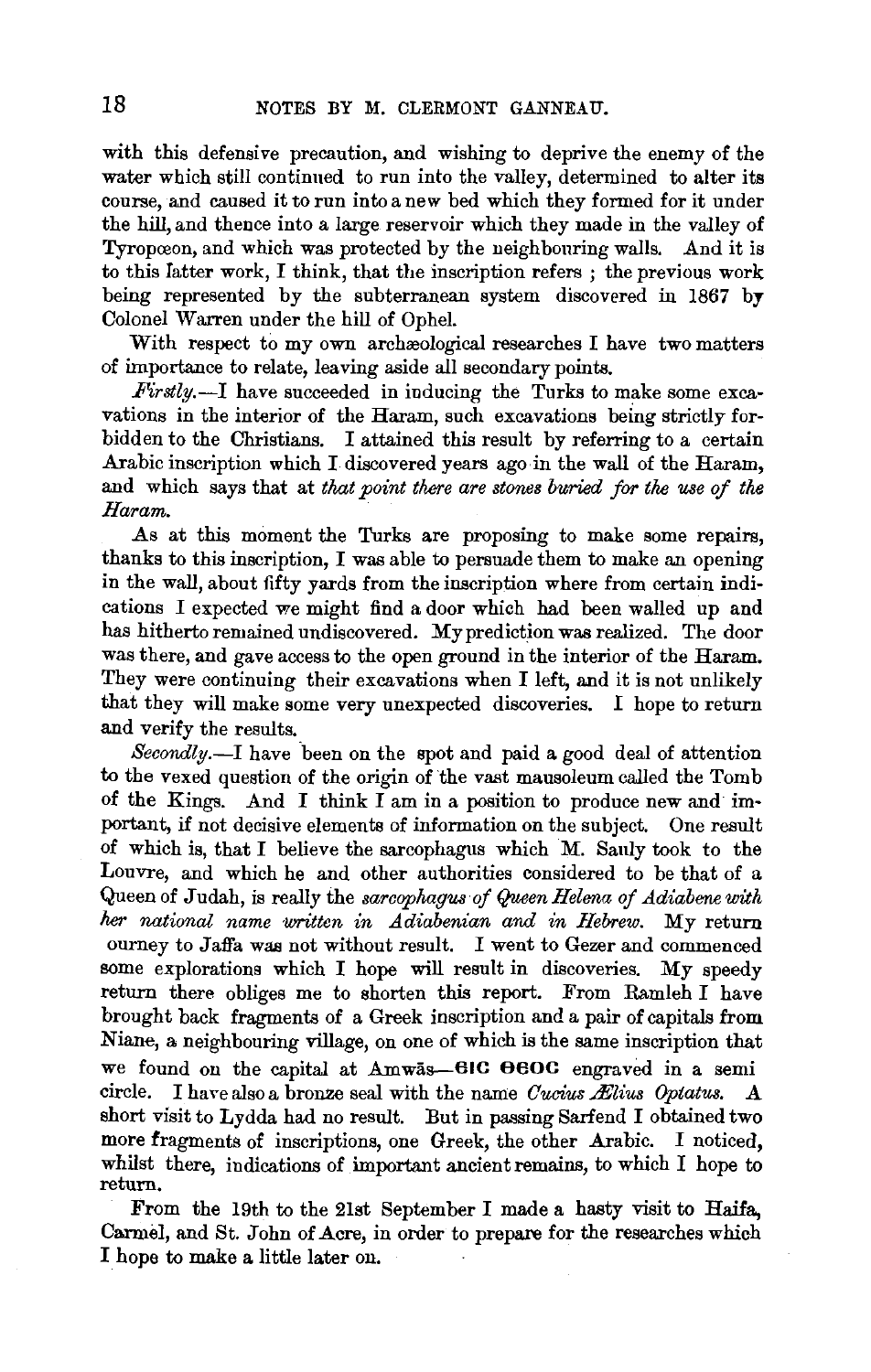Amongst my various expeditions in the neighbourhood of Jaffa, I must mention my rambles to the south of the town, a region very little known, and which even the map of Palestine leaves unnoticed. I have discovered some very interesting points, ancient cities rich in remains of buildings, pottery, glass, mosaics, etc., especially Tell Dalbeh, Ha jar Gadam, and above all *Tell Younes.* All these points are situated between Jaffa and Yabneh.

Amongst the objects with which I have lately enriched my collection of antiquities, I must mention  $:$ 

The handle of a dagger in enamelled copper of the time of the Crusades.

A Jewish ossuary with ornamentation in relief (very rare).

A beautiful fragment of a sculptured marble vase.

A Greek inscription from Moughar.

A fresh brick of the loth *Legionfretensis* (Beit Jala).

A fragment of a Greek inscription from the Necropolis of Jaffa.

A radiated head of Helios (bronze statue from Tripoli).

A winged Cupid (bronze statuette from Gaza).

Four fragments of Greek inscriptions, and one Hebrew from Gaza and Ascalon.

A little bottle of crinkled glass.

A cylinder with Egyptian hieroglyphics.

A Phcenican scarabee in pierra dura.

A leaden balL

A glass Tessera with a Cufic inscription (from the same places), etc.

### NOTE III.

## I. EXPEDITION TO BEIT DEJAN AND SAFERIYEH.

AN ANCIENT TOMB.

*Jaffa,* 22nd *October,* 1881.

 $c \cdot 2$ 

THE Caimakam, or Governor of Jaffa, Youssef Effendi, is a most intelligent man, and has a taste for archreological research, which I have done my best to encourage. *A* little while ago he begged me to go and examine an ancient tomb recently discovered near the villages of Beit Dejan and Saferiyeh, on the left of the road from Jaffa to Jerusalem. I hastened to avail myself of his invitation, and we started on the 24th June, accompanied by an officer of the Zabtiyeh (gendarmerie), who had been despatched on the first rumour of the discovery to preserve the monument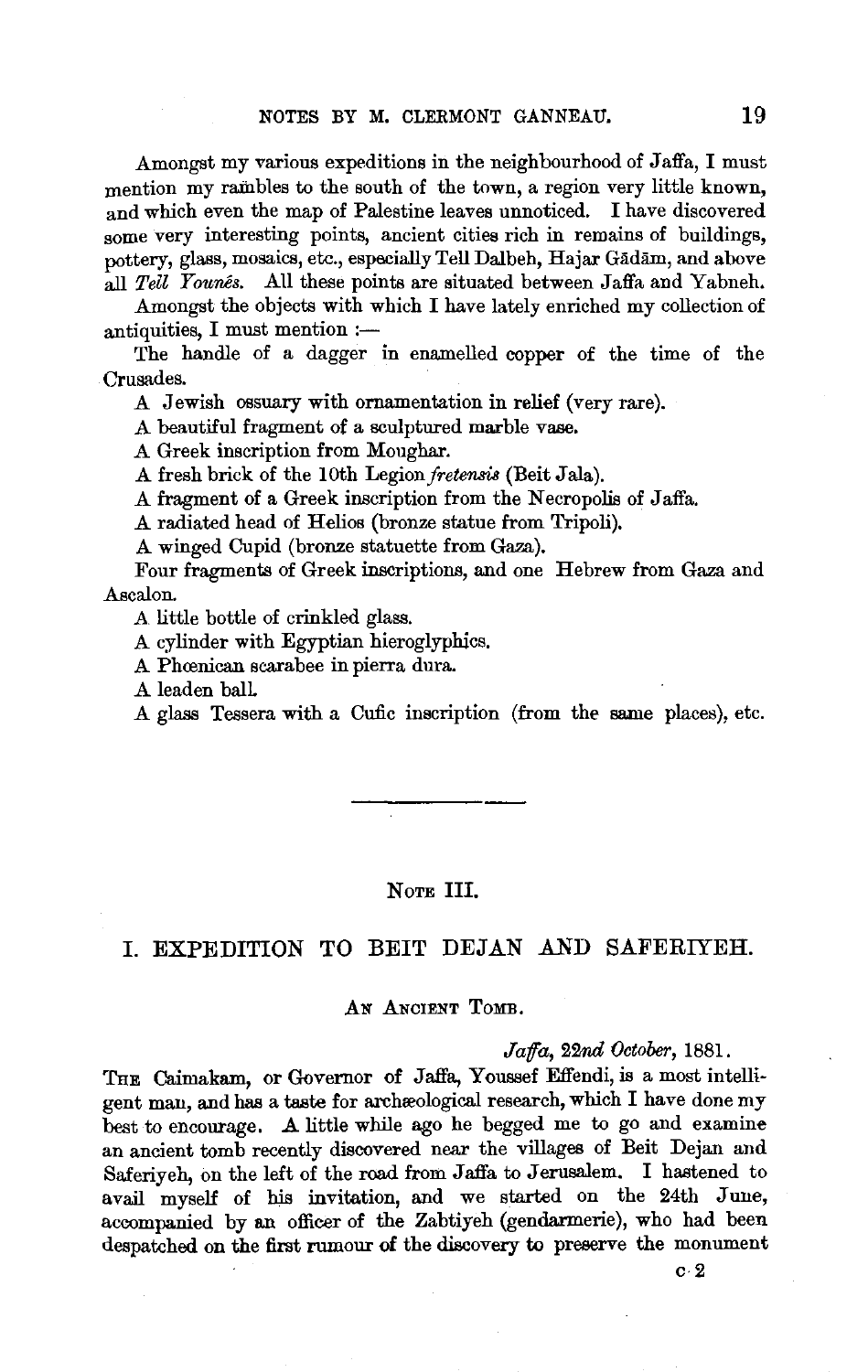and any objects of value which it might contain. For a distance of  $\alpha$ is any objects of value which it might contain. For a distance or about six or seven miles we continued along the road which leads to Jerusalem. passing the village of Yazûr,\* the sanctuary of Imam Ali, and the village of Beit Dejan. Between the third and fourth of the small block-houses which command the road all the way to Jerusalem, we turned off, bearing to the left across country and in the direction of the western plain. After walking about a hundred vards over undulating ground we arrived at a spot called Wady Abu Ras, which may be translated "valley of the father of heads," or better, "valley of heads." This valley is formed by a very slight depression of the plain. It is accurately marked in the Survey Map, only its name is not given. There we found at a depth of about three feet below the ground the newly discovered tomb, half exposed to view. It consists of a rectangular receptacle in soft calcareous stone. and is of the ordinary dimensions. But the lid (cover) which had been already raised to get at the interior is of a peculiar type. About a dozen years  $\mathbf{F}$  aged to get at the interior is of a peculiar type. About a dozen years shows that one dug up which was exactly like it, at a distance of about seven miles from the Wady Abu Rus, and in the direction of the Mussulman sanctuary of Neby Danian situated to the south-east and close to Lydda. This specimen was carefully raised under my directions, and a drawing of it was made by M. Lecomte during my mission of 1874.

The top of the lid has simple finials (acroteres), one at each of the angles and one in the middle of each of the longer sides; the top is made with inclined planes, the intersecting edges of which form a large cross.

It is possible that this cruciform design is not the result of pure hazard, but that a religious feeling suggested the choice of this particular geometrical form. With the aid of some fellahin from the village of With the aid of some fellahin from the village of Beit Dejan we completed the digging out of the tomb, but neither on the exterior of the tomb nor on the top did we find the slightest trace of any characters or inscription. One of the two slightest trace of any characters or inscription. longest sides of the tomb had been stove in either by some one in search of treasure or by the pressure of the earth. We next examined the interior, which was partially filled with mould, but in spite of the most careful search we did not find a single object : the bones, however, were in their respective positions, and I at all events hoped we should recover the skull, as it would have been an object of interest for anthropologists; but in vain did we search for it, although the position in which it should have poccupied was clearly indicated both by the position of the bones and by the place formed for its reception at one end of the sarcophagus. The search ended, the fellahin carefully replaced the bones, saving amongst themselves that they were perhaps the remains of some saint, which possibly caused them to look on our researches with no very friendly eyes. In

 $\mathbf{F} = \mathbf{F} \cdot \mathbf{F} \cdot \mathbf{F} = \mathbf{F} \cdot \mathbf{F} \cdot \mathbf{F} = \mathbf{F} \cdot \mathbf{F} \cdot \mathbf{F} \cdot \mathbf{F} = \mathbf{F} \cdot \mathbf{F} \cdot \mathbf{F} \cdot \mathbf{F} \cdot \mathbf{F} \cdot \mathbf{F} \cdot \mathbf{F} \cdot \mathbf{F} \cdot \mathbf{F} \cdot \mathbf{F} \cdot \mathbf{F} \cdot \mathbf{F} \cdot \mathbf{F} \cdot \mathbf{F} \cdot \mathbf{F} \cdot \mathbf{F} \cdot \mathbf{F} \cdot$ t for a long time Yazur was supposed to be Gezer, until I discovered the true position of this royal city of the Canaanites at Tel el Gezer, near Abu Shusheh. This discovery was confirmed by some inscriptions in Hebrew and Greek characters engraved on the rock, and giving all the letters of the name of the town.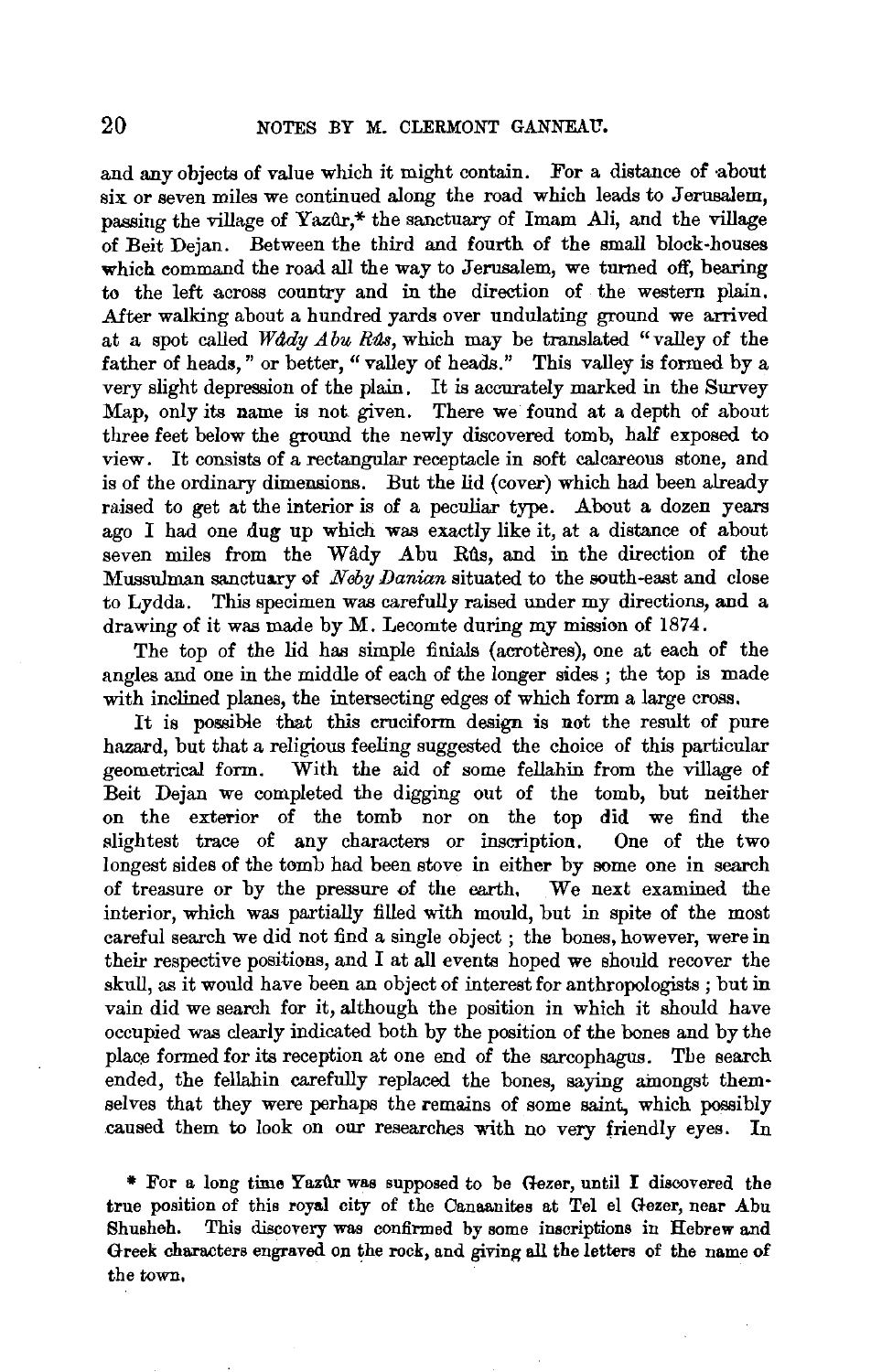replacing the heavy top, it broke through their want of skill, and they were then ordered to cover the whole with earth.

The absence of the skull is certainly remarkable, and naturally leads to the supposition that the occupant of the tomb may have been decapitated. On this hypothesis the defunct must have been the victim of one of those religious or political turmoils of which Palestine was so often the scene.

I cannot help connecting the fact with the name of the valley-*Wady Abu Rus*, " valley of heads," by which the place is locally known, and the still more characteristic name of "*Maqtaleh* "--place of murder or slaughter -borne by a neighbouring spot on the opposite side of the road to Jerusalem. I am aware that popular tradition (which by-the-bye always requires strict examination) accounts for this name by a commonplace story of brigands and cut-throats; but it is not improbable that in this tale we may find the obscure survival of some events more or less historic and belonging to one of those periods to which I have alluded. Popular tradition is more tenacious than exact ; in every country it follows a sort of law which may be resolved into the following somewhat paradoxical formula : "Tradition only preserves the truth at the expense of changing it." In no place is this truer than in Palestine, the classic ground of tradition.

One may suppose that the tomb is not an isolated one, but that it belongs to a group of sepulchres made at the same period, and in which were buried a number of people (possibly Christians), who had met with a common and tragical fate. In any case I think it would be advisable to carefully explore the immediate vicinity of this tomb, which possibly indicates the existence of a large or small necropolis belonging to either Beit Dejan or Saferiyeh. The actual spot is in the territory of Beit Dejan.\*

These two villages-Beit Dejan and Saferiyeh-undoubtedly represent two ancient sites.

For a long time the first was supposed to be identical with the Beth Dagon (Bη Δαγών--Καφάρ Δαγών) of Eusebius and St. Jerome, which they regarded as the Biblical Beth Dagon of the tribe of J uda, and described as being between Diospolis (Lydda) and Yabneh. The modern identification

 $\mathbf{F}$ : Joshua xv, 41, בית דגון the house of Dagon, the celebrated god of the Philistines. "Dajûn" (Note). I believe I have found a mention of this locality, Dajiln, in the Samaritan chronicle "El Tholledoth," under the form of Tsadjoun, "Abraham, son of Our of Tsadjûn, is the father of the children of Tobiyah and of the children of Gala. ("Asiatic Journal," 1869, pages 443 and 405, the translation of Neubauer.)

There is also mention of this place in the Arabic Treatise on Geography of *Moqaddesy,* which is of great importance. I am not able to quote the passage exactly, not having either my previous MS. note or the later publication of tho text by M. Goeje by me, but in it the different routes branching away from Ramleh are enumerated: the road to Lydda, to Jaffa, to Egypt, etc., and finally, the road to Dajûn (C) ~ (c) which *leads to the town of that name.*"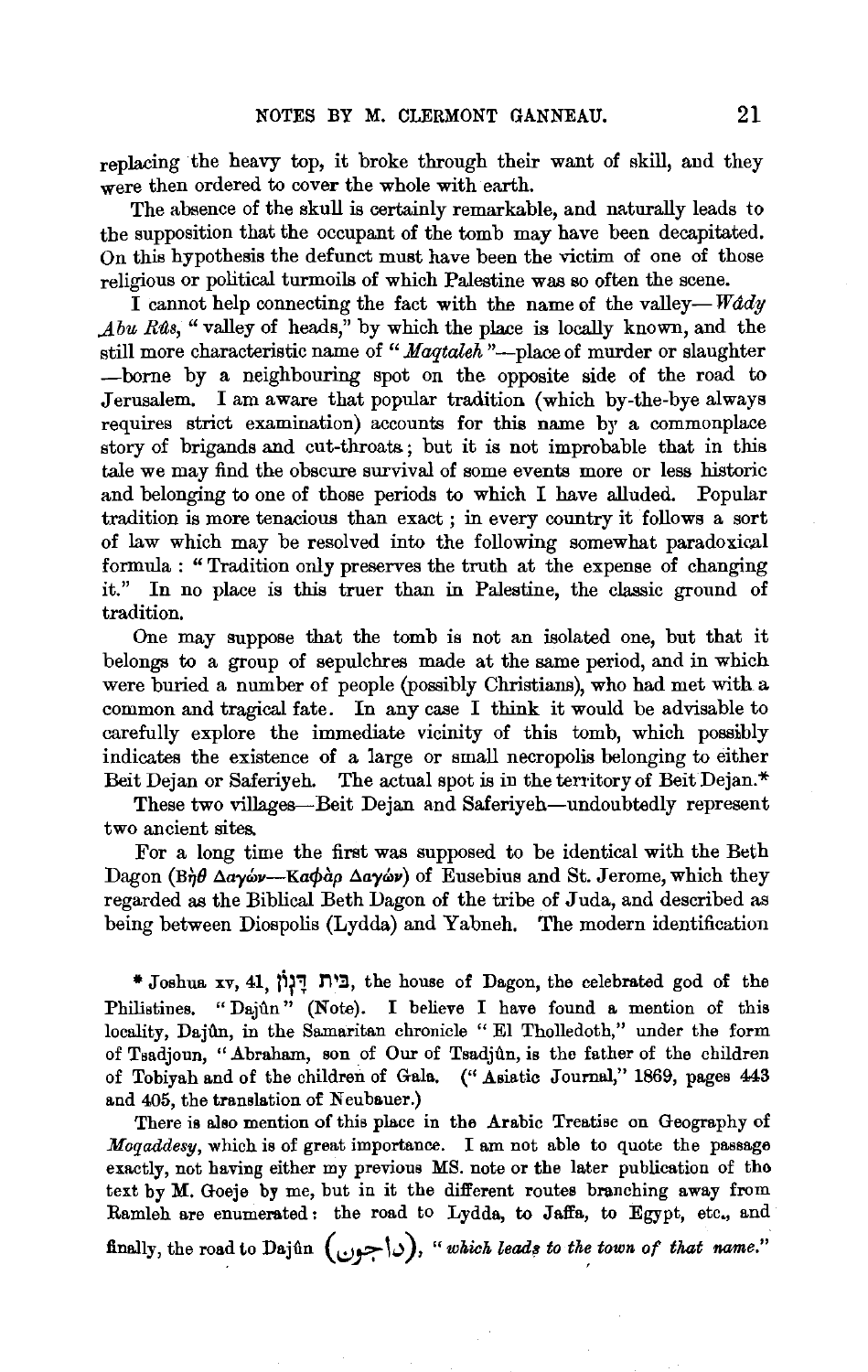seemg to me to be open to question. About seven years ago I discovered to the south, and towards Sitt Neffseh, an ancient site called *Dajun*, which does not appear in the Name Lists, and which answers quite as well as Beit Dejan to the description of the Beth Dagon given by Eusebius and St. Jerome, and from a topographical point of view even better, for we cannot say that Beit Dejan is situated between Lydda and Yabneh, while Dajún actually is; hitherto the latter place has escaped the attention of explorers, and its name is not marked on the Survey map. Dajûn is certainly worthy of exploration, and it is one of the places which I have marked on my programme. With regard to Saferiyeh, Van de Velde has suggested that it is the episcopal  $\Sigma_{\alpha\rho}$ *ibational* is mentioned in s suggestical documents, and which has been supposed to lie a little veral ecclesiastical documents, and which has been supposed to lie a little southmore to the south-east near Sarfend. If future explorations lead to the discovery of a Christian necropolis in the position which I have indicated, the hypothesis of Van de Velde will gain weight. I shall not lose sight of this interesting question, and I propose to commence further excavations directly I have a favourable opportunity. directly I have a favourable opportunity.<br>  $\frac{1}{2}$  and the necessary to bore round about the tomb we have already

found be necessary to pore round about the tomb we have already found. I must add that owing to the suspicious disposition of the fellahin we were unable to find out the exact date of the discovery, or the circumstances which attended it. Upon consulting my old note-books, I came across the following passage written at Jaffa in 1874, "There is a talk of an ancient tomb having been recently discovered at Saferiyeh."  $B$ ut at that time I had not sufficient leisure to allow me to victile report. It are not included to a this period the causal the causal the causal in order that can be called the caving in order the caving in order that can be called the caving in order that causal in order that can be call report. I am inclined to attribute to this period the caving in of the side of the sarcophagus. I am assured that the fellahin often search for ancients to the state of the people of the people of the people of Yahudiyeh, a little of Yahudiyeh, a little viellas comos with good results. The people of randolyen, a fittie that for the north of saferly end are the deverest at  $\mu$ ; and I am told at in this I must verify these reports, and endeavour to have an interview with

these verify these report

## II. EXPEDITION TO AMWAS. (EMMAUS-N ICOPOLIS).

ON the 25th June last, feeling somewhat better and being able to spare a lette time from the asset the consulate the Consulated to make  $\alpha$  and  $\alpha$  and  $\alpha$  make  $\alpha$ little time from the affairs of the Vice-Consulate, I determined to make a two days' expedition to Ramleh, Goubab, Latrūn, Amwās, and Lydda,  $t_{\rm w}$  chief object to mainten,  $t_{\rm w}$  church  $t_{\rm w}$  and  $t_{\rm w}$  and  $t_{\rm w}$  and  $t_{\rm w}$ e cher object of my little tour being to examine the ruins of the church<br>- American and consider the Hebrew instrument in the lately below in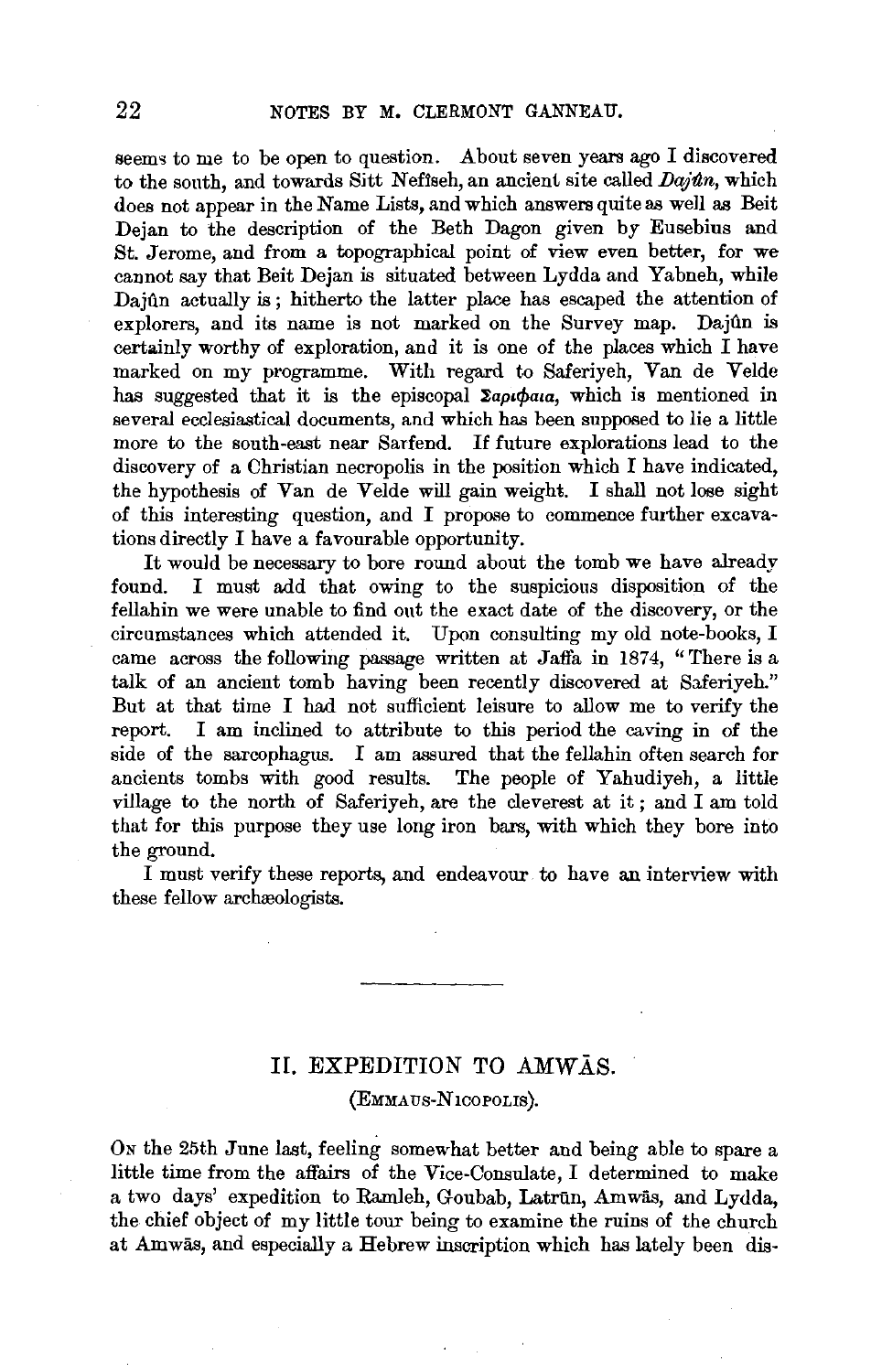covered there. Not being well enough, however, to bear the fatigue of riding I was obliged to go by carriage, a mode of progress which proved most awkward. I reached Ramleh at eight o'clock in the morning, and whilst the horses were being baited I. took a hurried ramble through the bazaar and the town, and talked to some of the inhabitants, who were most of them old acquaintances, with a view to further explorations at Ramleh. It is a most interesting town, but as a rule it is neglected by travellers, as they usually pass through it at night. It is chiefly on account of its Mussulman antiquities that it deserves attention. The Crusaders, also, erected some important buildings, notably a fine church, which is now transformed into a mosque, and of which we made a plan and drawings with the aid of M. Lecomte in 1874. I drew especial attention to a fine and curious relief on the lintel of the door of the minaret, and of which I possess a very good drawing.

During my short halt, a workman of the town brought me a fragment of a Cufic inscription. I bought it of him rather by way of encouragement than for any actual value that it possessed. It is very necessary to act on this principle in Palestine in order to obtain things of real importance. A little money thus expended often has the best results in the future. It is only sowing to reap. I have always followed this system, and hitherto it has repaid me a hundredfold. On this fragment amongst other legible words I find  $\ddot{\mathbf{a}}$ ..., year-but the date which should follow

and which would make it of value has unluckily disappeared. At Ramleh, both in the public and private cemeteries and religious buildings, there are a great number of aucient Arabic imcriptions which might furnish really valuable materials for a collection of Mussulman epigraphs.

In about an hour's time we recommenced our journey towards Amwas. Soon after leaving Ramleh we noticed towards the south south-east and to the right of the road, Abu Shusheh and Tel Yezer, commanding all this region, in which one notices the commencement of the orographic upheaval which further on develops itself in the mountains of Judæa. It is difficult to understand how this site, which is undoubtedly that of the ancient Gezer, and which is so visible to all travellers on the road from Jaffa to Jerusalem, can so long have escaped the notice of archaeologists and explorers.

The strategic importance of this point alone should have sufficed to attract attention to it; Abu Shusheh, Kubab and Latrun (the fortress of Amwas) form a triangle which completely commands the entrance to the mountains of Judæa. And this explains the number of battles fought in this region at the time of the Seleucides and the Maccabees.

At about eleven we arrived at Latrun, having passed Kubab, which I hoped to examine on the way back. So far we had got on very well save for the rough joltings caused by the bad condition.of the so-called carriage road, which was made about twelve years ago between Jaffa and Jerusalem. This road passes one end of Latrun, which lies on the right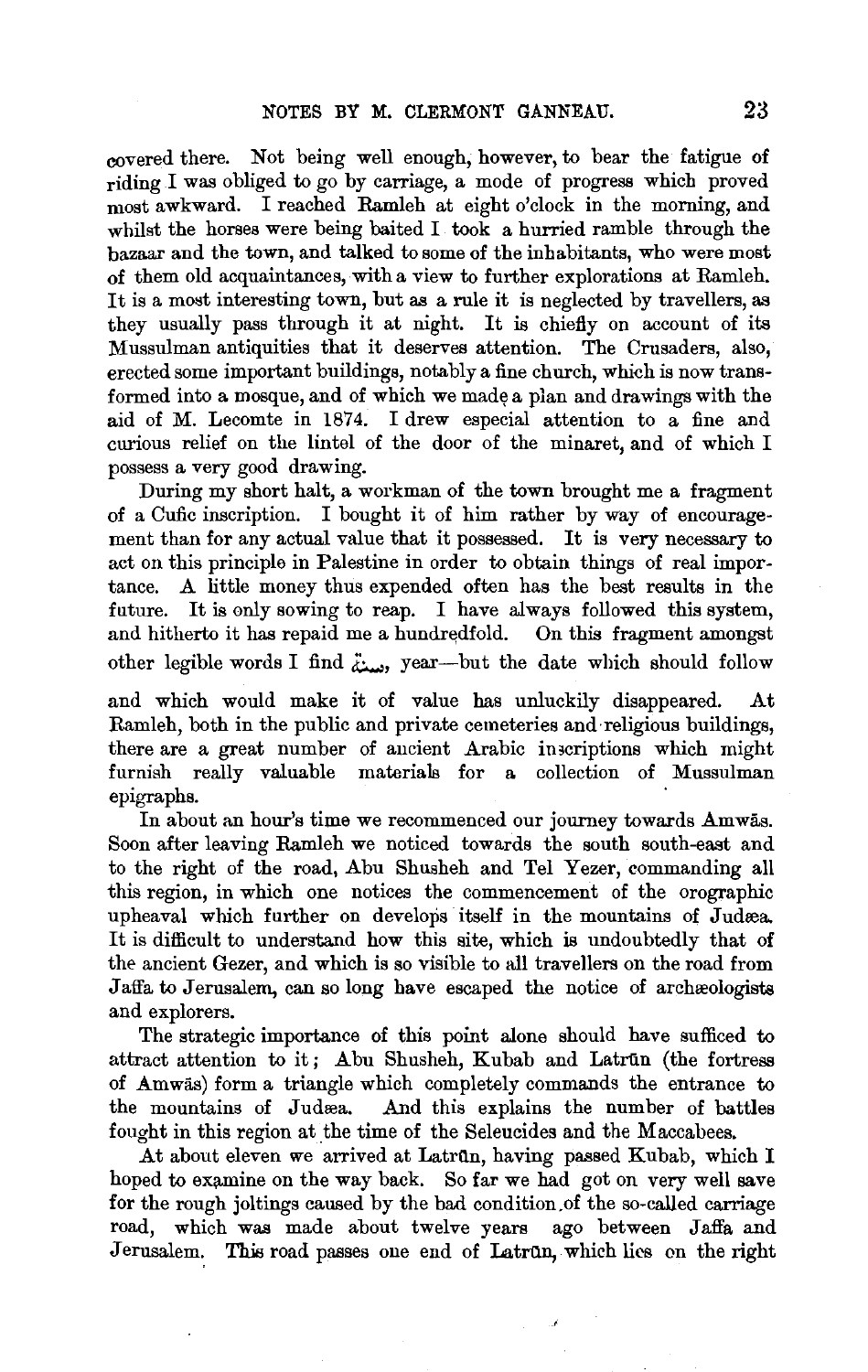of it; but Amwas is some little distance from it on the opposite side. I  $w_0$  but Alliwas is some fitting ustance from it on the opposite side. If as anxious to proceed there at once, but the neat had become intense, and I hesitated at carrying out my intention of mounting one of the carriage horses and riding to the church. Instead of doing so I told the coachman to turn off the high road and drive down a road which turns off from the little began it a little began and drive down a road which turns on<br>.... it a little began of the Chleel began " between Kubab and Latrice and which a little beyond the "blockhaus" between Equal and Latrun, and<br>Little leads straight to Amwiis at a distance of rather more than a mile. which leads straight to Amwas at a distance of rather more than a mile.<br>This road I believe to be really the old Roman way which ran from Emmaus-Nicopolis (Amwas) to Gezer, and which crosses the modern road momentum crosses the modern road  $\frac{1}{2}$  $\frac{1}{2}$  between the straight of about 40. It is the same foul by which  $\frac{1}{2}$ discords and st. Jerome measured the rour mnes which they gave as the distance between these two towns. I must admit that I speedily repented my resolution of driving along it, for after rumbling on for a few hundred yards over large boulders the carriage gave a violent jolt and was turned over by a sort of embankment. The shock was terrible. My head came in contact with an iron bar, and for some moments I remained under the contact with an from part, and for some moments I remained under the and with the help of some fellahing fellow  $\frac{1}{2}$  and  $\frac{1}{2}$ , which ranges for the coachman's aid, we refer to the coachman to the coachman to the coachman to the coachman to the coachman to the coachman to the coac  $\alpha$  with the time  $\alpha$  some remaining who ran to the coachinalis and, we oveeded in inting the carriage up again, and in the end I did what I ought to have done at first, mounted one of the carriage horses and in a few minutes reached the ruins of the church. There I found that a little  $\mathbf{b}$  building had been executed to facilitate a surveillance over the work of exploration which has been undertaken at the expense of Mile. St. Cricq. exploration which has been undertaken at the expense of Mlle. St. Cricq.<br>Captain Guillemot is directing it with much zeal and intelligence, and several ecclesiastics had come from Jerusalem to view a discovery which the suppose will supply a perfect proof of the truth of a religious tradithe suppose which i supply a perfect proof of the truth of a religious tradition to which I shall refer later on. As soon as I had recovered from the effects of my shaking, I proceeded to examine the inscription which was the principal object of my journey. In default of photographs I must give a short description of it. Unlucking the photographs I took with the photographs I took with the photographs I took with the photographs I took with the photographs I took with the photographs I took with the photogra ve a short description of it. Unincking the photographs I took when the gelatine bromide process proved very imperfect when I developed them at home. Doubtless the plates were injured by the overturning of the me. Boutous the praces were injured by the overturning of the<br>priage. But I shall be able to replace them directly I go to Jerusalem, as the monument has now been transported to Bethlehem. It consists of a capital of white marble in false carved Ionic style, coarsely and irregularly sculptured. On one side between the two traditional volutes is a cartouche in form of a *titulus in the right and the right and the left* the two little side. port of a *tudius*, having to the right and the felt the two fitties side the stroke in two lines, separated by a horizontal stroke and engraved in<br>
the stroke and engraved in the same of the same of the same of the same of the same of the same of the same of Archaic Hebrew (that is to say Phonician) characters. It can easily be<br>deciphered  $\frac{D(T+1)}{D(T+1)}$  "Blessed be His name for ever!" It is exactly

the reading which I had suggested from the imperfect copy of the e reading which I had suggested from the imperient copy of the  $\frac{1}{2}$  given  $\frac{1}{2}$  for  $\frac{1}{2}$  felt a certain doubt as to its accuracy give my intuitive conclusion, and I felt a certain doubt as to its accuracy On the other side, disposed in a circle, is the inscription  $EIC$   $\Theta$  $EOC$   $\epsilon$ *s*  $\theta$ *es*<sub>*s*</sub>.  $-$ "There is one God." Finally I discovered a large mason's sign, on the part

24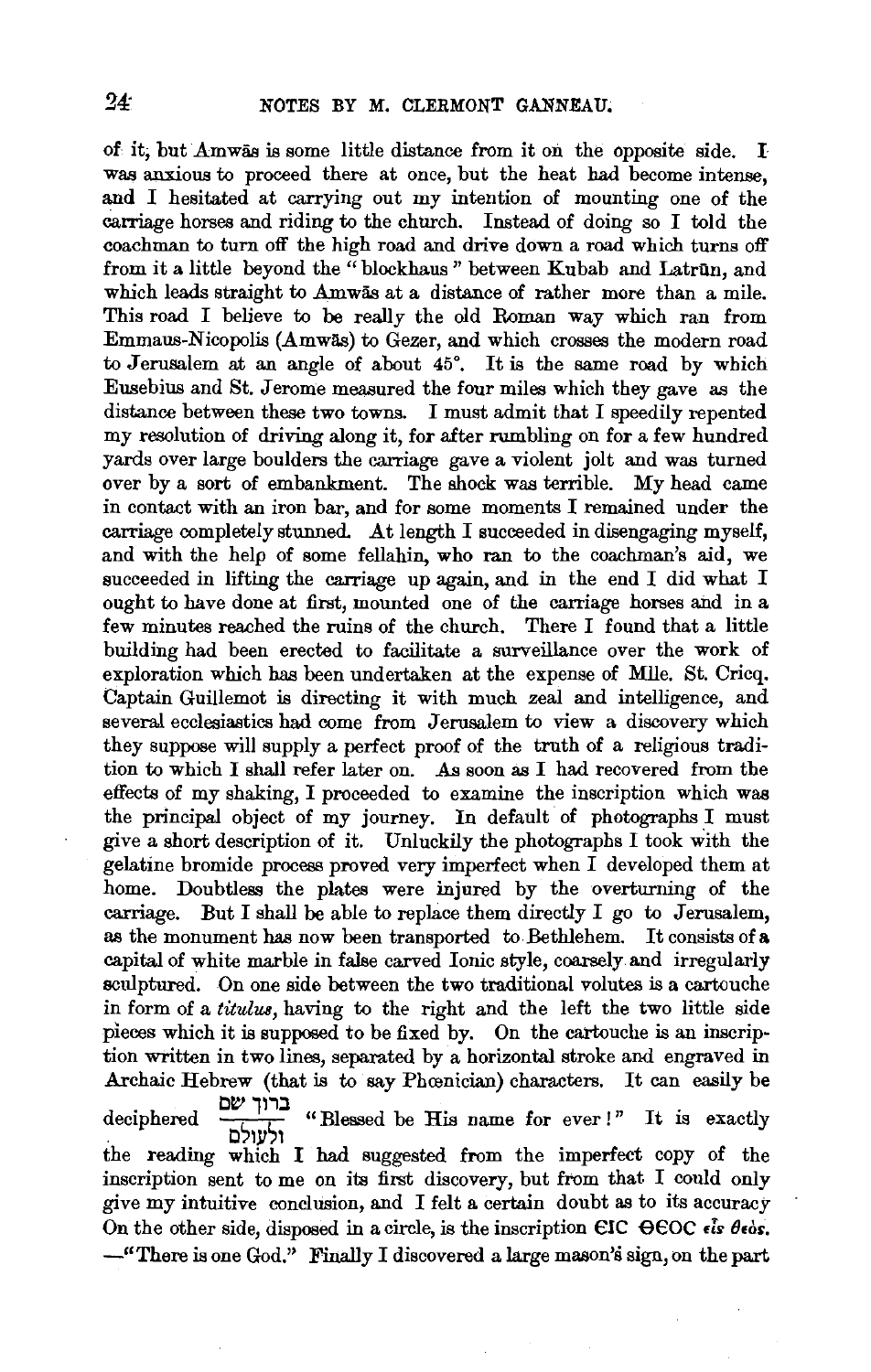intended to be placed downwards on the top of the shaft of the column. It is a sort of  $S$  and I suspect it is more likely to prove a numerical letter. To complete the description of the capital, I soon found on one side an eight-pointed star contained in a circle ; and on the other side a sort of " fasces " tied with a band.

The capital was found in the pavement of the left hand side amongst other miscellaneous remains, used in like manner for paving this part of the building at some epoch which it would be well to know.

The formula  $\epsilon \tilde{k}$   $\theta \epsilon \tilde{\phi} s$  though it may be equally well applied as a general dogma of any one of the three great monotheistic religions, is in this form essentially Christian. It occurs very frequently in the stone inscriptions of Syria where it was apparently very popular. Probably it was froin there that it passed into the creed of Islam under the form  $w$  '  $\sim$ god alone. A glance at M. Waddington's Greek and Latin inscriptions in Syria, shows us how frequently it occurs either laconically, as in the present instance, or else accompanied by words which more precisely define its scope.

As examples I may cite the following  $:$ --

On the lintel of a door at Oum-el-Jemal (Nabat)-<br>  $\mathbf{E}^T \mathbf{s} + \theta \epsilon \mathbf{\hat{e}}$  with the cross.\*

On another lintel at Dāna (Antioch)-

Els *θε*όs και [o] Χριστοs αυτου και το άγιον πνεύμα, βοη θήτω -- (of the year 483) +

On a lintel at Kokanaya (Antioch)-Eis  $\theta$ *<sub>E</sub>* $\theta$ *k* $\theta$ *s kal* X $\rho$ *u* $\sigma$ *ros* (of the year 318).<sup> $\uparrow$ </sup>

On a lintel at Katoura (Antioch)-'Iησου Χριστέ, βοηθει, είς θεὸς μόνος (of the year 331).§

- On the doors at Dellouza (Carriotide and Apamena).  $+$  *Els*  $\theta$ *còs vnèp*, etc.||
- On a lintel at Deir Seta (Antioch)- Eis θεός βοη θών πασιν (of the year 411).

At Domeir (Damascus)-

*Ets*  $\theta$ *εός ό* [ $\beta$ ]*oει*  $\theta$ *η*[ $\nu$ ]. \*\*

At Dama (Trachonite)-

*Els θε*ός ό βοη Το βειη.tt

At Salmeustha (Batan)-

Els  $\theta$ eòs ó  $\beta$ on  $\theta$ o[s]. $\pm\pm$ 

At Oum-er-rumman (Nabathæan)- $E$ *is*  $\theta$ [  $\epsilon$ *os*].§§

\* No. 2,066. t No. 2,689. *t* No. 2,682. §No. 2104; notice the strong form of monotheistic affirmation.  $\parallel$  No.  $\left\{\n\begin{array}{l}\n2,606 \\
\text{m} \\
1,600\n\end{array}\n\right\}$  ·  $\parallel$  No. 2078.  $*$ No. 2,562.b.  $*$  t No. 2,451.  $*$  No. 2,262. §§No. 2,057.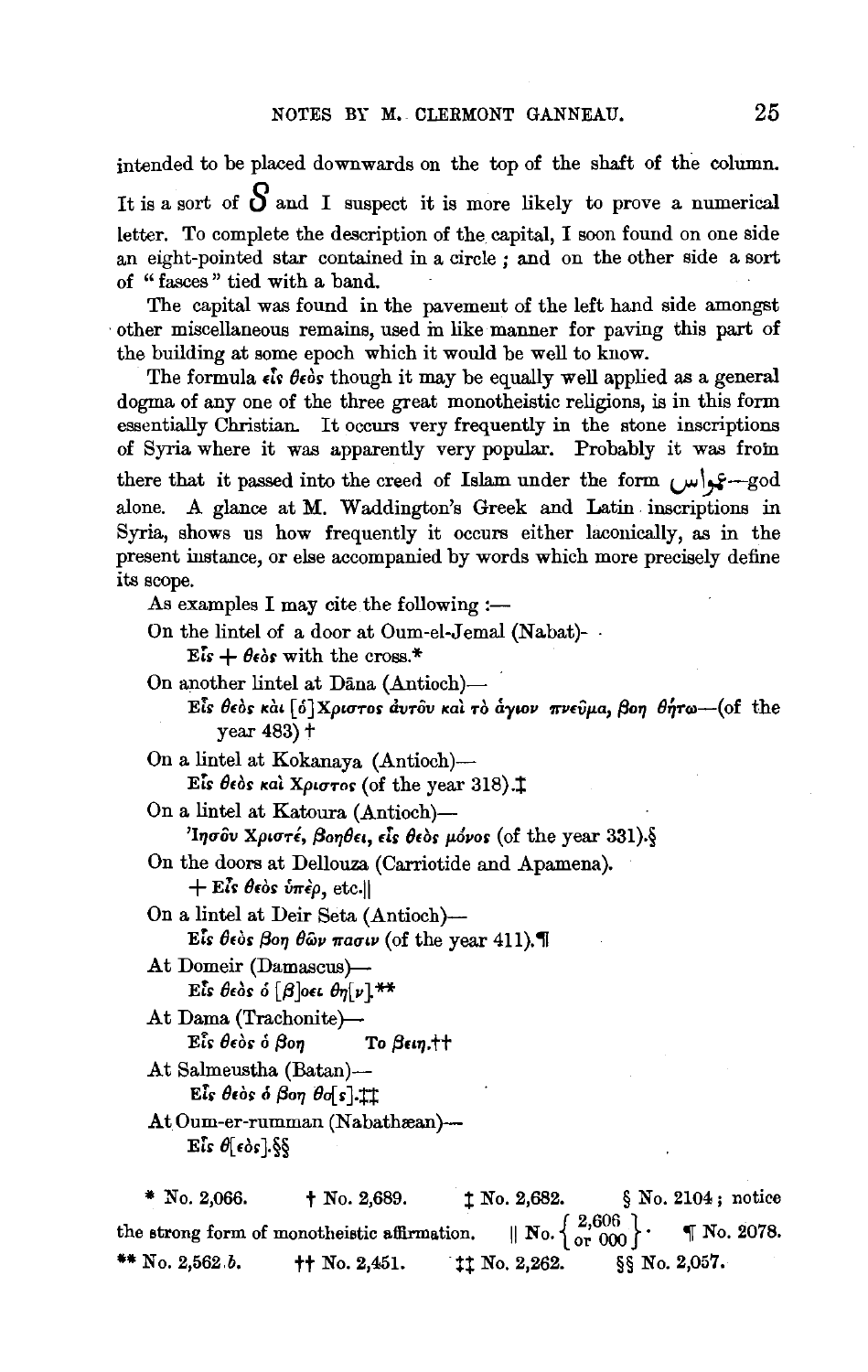At Deir-el-meyas (Nabathæan)- $\lceil$ Els]  $\theta$ eòs ó  $\beta$ o $\lceil \eta \rceil \theta$   $\lceil \omega \nu \rceil$ .\*

At Bastra (Nabathæan)-**Είς θεὸς κανος** [ ] 'Αμην.+

It would be easy to multiply examples of this formula. I will conclude by citing Sinaic inscriptions, one of Jezzin (region Sidon): another of Cyprus (Golos) $\delta$ -an amulet belonging to M. Peretie with  $\epsilon$ is  $\theta$  $\epsilon$ os of *vikev kaka-and especially an inscription at Arzouf-Apollonia*  $\epsilon$ *is*  $\theta$  $\epsilon$ *òs o*  $\zeta \omega$ *v.* 

The Christian character of this formula is clearly demonstrated by these examples. It is probably of Jewish origin, and must have sprung from the well-known verse (the fourth) in the sixth chapter of Deuteronomy, || which contains the word ירוראדור, Jehovah, rendered in the Septuagint by *ruptos els*, and which precedes the dissertation on the Commandments. It is worthy of remark that this formula is generally found inscribed above the entrance doors, as ordained in the ninth verse (with regard to the Commandments, of which it is, so to say, the preamble), "and *thou shalt write them* on the posts of thy house, and on thy gates."

This Jewish connection agrees well with the double inscription on our capital, in which the Hebrew and Greek are so closely associated, and of the former of which I will endeavour to give some details. The sense seems to me quite clear, though I forsee that attempts may be made to give other readings in order to justify certain preconceived opinions. But I think that my reading of it will be accepted by all those who have had any real experience of Semitic epigraphs : *"Blessed be His Name for*  ever<sup>"</sup>-in reference, naturally, to the Name of God. The phrase seems to have been taken literally (with the omission of only one word) from Psalm lxxii, verse 19, "And blessed be His [glorious] Name for ever.'' It is exactly the anthem of the Roman Liturgy, "Sit Nomen Domini beni*dictum in secula."* There is a similar form which frequently prefaces the

inscriptions of religious offerings at Palmyra, ~.,O':ll'', 110~ **,.,..,:J.t,** *"to* 

*Him Whose Name is blessed for ever."* Making allowance for phonetic and grammatical variations between Hebrew and the Aramaic dialect in use at Palmyra, it is word for word the same as the formula which we

\*No. 2073 *b.* 

† No. 1918, or rather Είς θεός 'Αμην κανος (sic); M. Waddington corrects by  $\kappa a \lambda o$ c-perhaps it should read (i) $\kappa a \nu o$ c-sufficing, and to be compared to the Arabic formula "God, He is enough," and "God sufliceth me; He alone is enough."

:1: E. Renan, "Miss. de Ph.," p. 20.

§ Collected by M. Colonna, Accalok.

11 It is, properly speaking, the axiom of monotheism, besides which it plays an important part in the Jewish liturgy.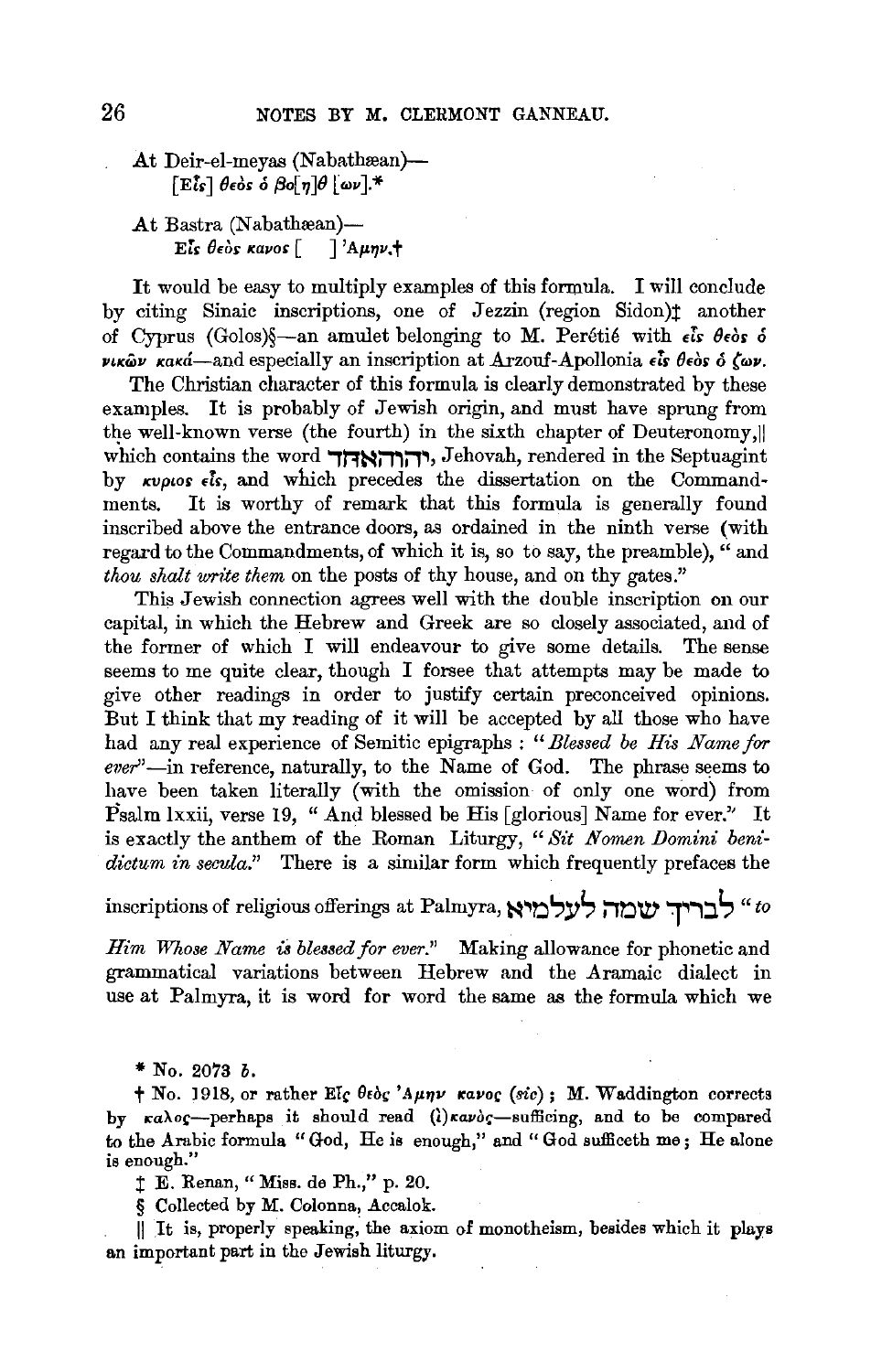are considering. Very often the dedictatory word **i,,** " *to"* is omitted, • and the formula appears in the shape of a simple exclamatory invocation, ~t)i,yi, **iltlW' ,.,:J,** *"His Name* is *blessed,"* or *"blessed be His Name for ever!"* 

That we find this ancient Hebrew inscription on this particular capital is certainly very extraordinary, more especially from a palreographical point of view. For, in the first instance, if we adhere to the now well-known law which governed the development and changes in Hebrew writing, we should have to place the date of this inscription (written as it is in Phoenician characters) at a period long anterior to the Christian era, whilst, on the other hand, the style of the capital, and the presence of the Greek inscription (which from its appearance we should attribute to the fifth or sixth centuries after Christ) " on its opposite side," quite contradict this conclusion.

We cannot possibly suppose that the two inscriptions belong to different periods. Plastically the one is the pendant of the other, and the longer sentence seems equally a grammatical sequence of the other, as though we had to deal with a mixed phrase, half Greek, half Hebrew : " *there is only one God, may His Name be blessed for ever I* " Also it must be acknowledged that in the Hebrew part of it the word God is understood. This ellipsis certainly is not opposed to Semitic ideas, as we can see by referring to the formulas at Palmyra, which have just been cited.

Whatever they may be, these two phrases seem inseparably joined one to the other, both. with regard to their position and their age. This leads us to ask why they should have used, several centuries after Christ, a Hebrew alphabet which, according to all historical and archreological researches, had fallen into complete disuse, having been replaced by the square characters. There is but one possible reply to this question, namely, that it was an *artificial archaism,* similar to those which have been found on Jewish coins. On them we also find inscriptions in the ancient Phœnician characters. Though we ought to make some exceptions with regard to the earliest coins, the evidence with regard to the later utterances is convincing, those, for instance, which took place under Barchochebas in 135 A.D. These epigraphic anachronisms have their parallels in other countries and periods, and are easily accounted for by the national or religious prejudices, which caused the Jews then in certain cases to make use of the ancient Hebrew alphabet, which had already become important through disuse. This factitious revival, however, must not put us on the wrong scent. Upon carefully examining the palreography of the inscription on this capital, one feeis at once convinced that it belongs to about the same period as the above-mentioned coins. It is not impossible that it was

\* Psalm cxiii, 2;  $\alpha x \overline{v}$ ,  $\overline{v}$ , 2. Daniel ii,  $\overline{v}$ . 20. I would cite as examples the following numbers from the collection of M. de Vogüé: "Syria (Central)," Nos. 78, 79, *82a, 82b,* 85, 87, 88, 90, 94, 100, 101, 112, 115. M. de Vogue has already drawn attention to the similarity of this Palmyrian formula and the Jewish and Christian invocation.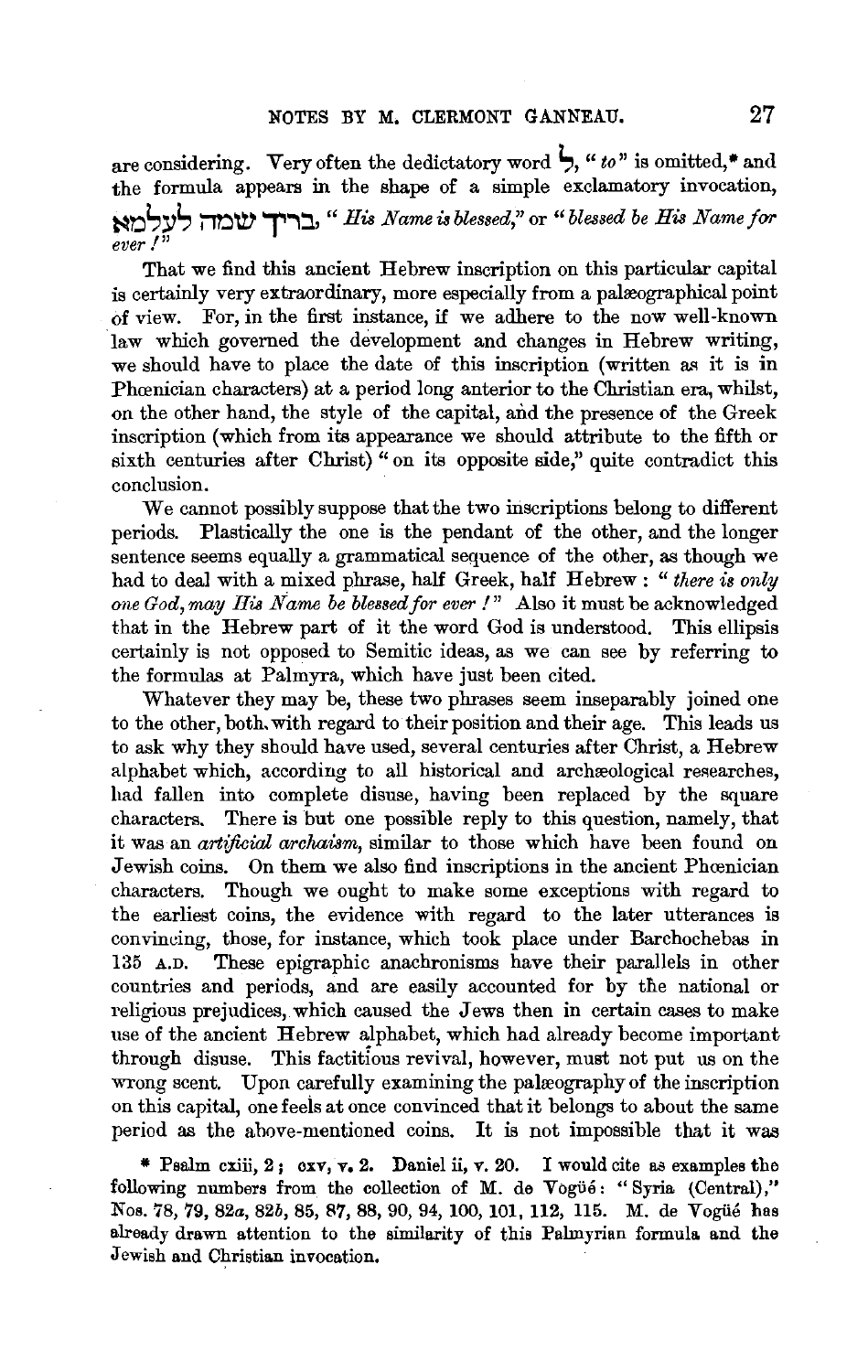either from them, or from documents of the same character, that the graver of the inscription took his models for the letters. I have not the necessary materials by me to enable me to make a careful comparison, or to determine the exact issue of coinage, which it might have been, as for that purpose it would be necessary to have the actual\_ specimens before one's eyes in order to examine them. I must content myself with pointing out the curious form of the *vau,* which occurs three times, and which is almost identical with that generally adopted on the copper coins, which are supposed to belong to the earliest period,\* and which form but seldom appears in the subsequent utterances. I would call attention also to the little hook which forms the lower part of this letter  $\boldsymbol{\leq}$  This

peculiarity is quite in accordance with the tendency in the Hebrew alphabet to curve (towards the left) the tails of the lower part of the

letters *II*. The word *י*עולם is separated from **objection** by a visible point. We know that the separation of words by means of a dot is found in the oldest form of Semitic epigraphy.

Before endeavouring to fathom the motive with which so curious an inscription came to be made, it is necessary first to inquire why it was raved upon a column and also for what purpose this column can have  $\Phi$ een used.  $\Phi$ been used.<br>There are examples of inscriptions having been placed on capitals, for

instance, in Cilicia, at Cyinda, at Tarsus, and Mopsuesta ; but keeping within the limits of Palestine, I may mention one which I discovered at Nablus, on the capital of one of the columns of the large mosque,<sup>†</sup> and which, if I remember rightly, runs thus **1OYKIOY IAKKOY** Lucius *1acchus.* This epigraph is really very different to the one we are considering-it evidently has reference to the name of the giver of the column, and is therefore similar in appearance rather than in reality.

I have already mentioned that the lower side of our capital possesses a mason's sign. We know that not only in the early medieval, but also in the early classical and Byzantine periods, these signs were very often the

• As far as I can judge from an imperfect reproduction which I have, the copper money attributed to the period of the first revolt and issued by Simon, has the shin, the ayin, the lamed, the resh, and the vau, very like the ones on our inscription.

 $\dagger$  On the abacus of a capital in the Corinthian style, at the western extremity of the nave and the second column of the northern row. More than this, at one of the angles of the volute there is aB, probably a numerical letter signifying No. 2, and on noticing the position of the column we find it is really the second of the row. The conclusion which mav be drawn from this latter accordance of number and position, is that for the churches erected at the time of the Crusades (and since turned into mosques by the Mussulman), the builders made use of foundations and materials which had belonged to more ancient edifices, and that they paid attention to their position. I think I have proved the existence of the same thing in the Great Mosque of Gaza.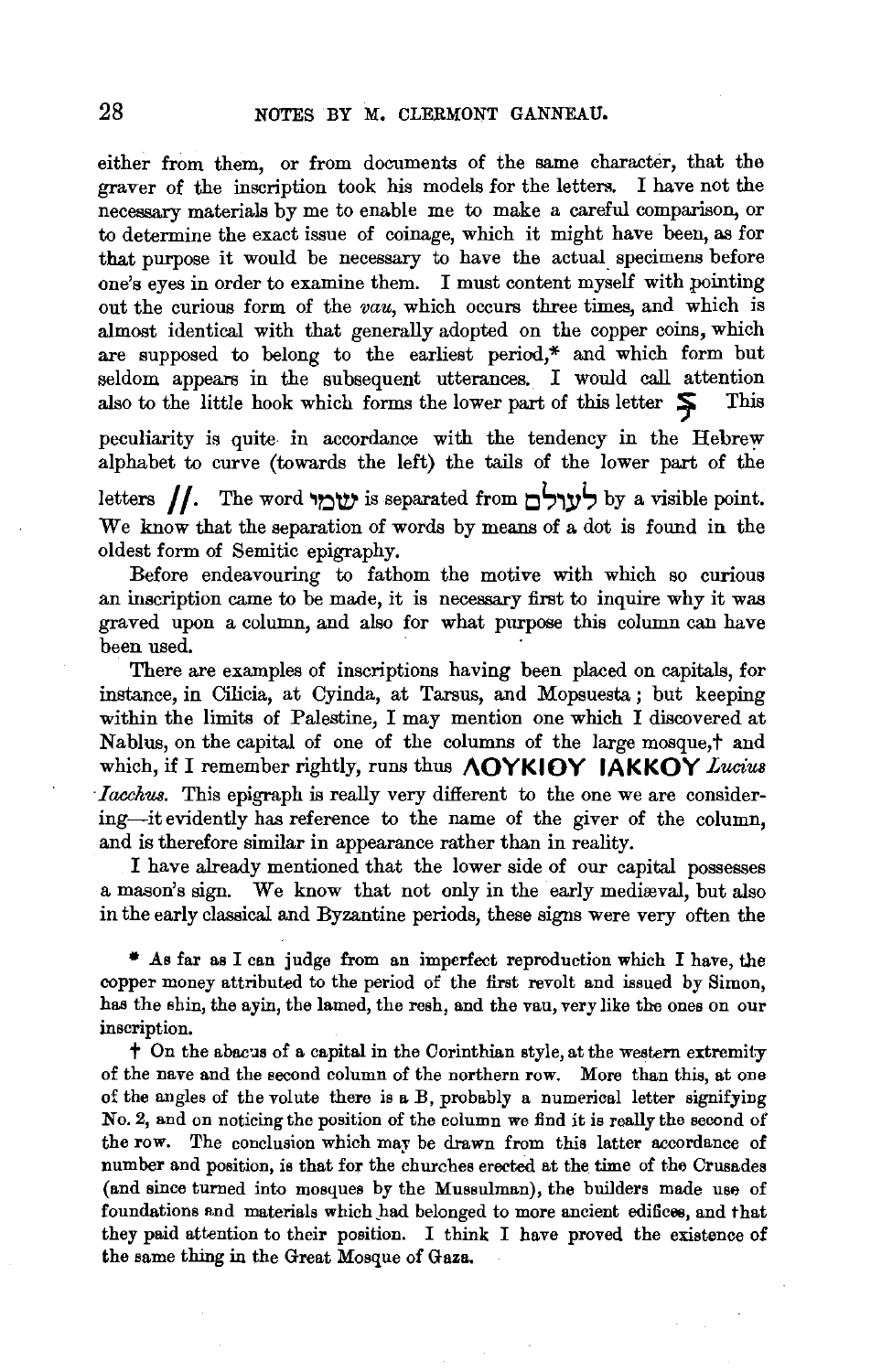actual initial of the masons-the mark of the builders. But I doubt whether this is the case in the present instance, on account of the nature of the sign which I am more inclined to consider a numerical letter ; the *episema Fav.* If it had been any other letter, one might have supposed it to be as an initial of the name of the workman, but at this epoch the *Fav* was no longer a letter, but a number pure and simple, signifying 6. On this hypothesis our capital is marked number six, which naturally leads to the conclusion that there were at least six similar capitals. I say similar, for had they been exactly alike, it would not have mattered which of the six shafts received them, consequently, the numbering of them would have been useless. This care in .marking the position which they were to occupy, shows us that they were sufficiently alike to satisfy the requirements of architectural symmetry, and perhaps also to be mistaken one for the other, and seems also to prove *the presence of inscriptions which had to be placed in aertain progression or* in *a particular order, as it is not imposst'ble that the,y formed a series of sentences.* This last conjecture seems to me quite plausible, for whatever architectural combinations we may imagine, we should never regard a column as being entirely isolated. It must at all events have had a pendant, and this second capital would also have devices and inscriptions corresponding to the one discovered, or would more or less repeat them. But if we accept the sign as meaning six, this would bring under our consideration a group of not less than six columns. Looking at it in point of size, the capital is not large. The lower part, which is notched in a circle (or rather elliptically) in order that it may fit on to the shaft, measures in diameter, taken at two points, and running parallel, 0'3lm. or 0'42m. The diameter of the column near the summit could not then have exceeded.0'36m. or 0'37m., which, taking the largest system of proportion, would only give a column of very moderate height. The height would naturally be limited by the distance at which the characters could be read, and the letters are far from large, so that we cannot recognise in it a portion of a large edifice ; nor does it seem possible that it can have been one of the columns of the church, in which it now, after unknown vicissitudes, forms part of the paving. At the most, it could only have formed part of some interior erection, an altar, a ciborium, or even a baptistery. If the original number of columns may be taken at six, they might have been disposed in a circle, or else in a rectangular or hexagon form. I remember various specimens of baptisteries, built in the shape of a hexagon-there is one at Sienna, another at Parma, one at Aquileia, and in Central Syria there is one at Deir Seta.\*

On this hypothesis the presence of religious axioms might be easily explained, provided that they were merely Greek Christian mottoes, like the almost hackneyed  $\mathbf{E}$ tc  $\theta$ <sub>c</sub>os, and others of the same class which we meet with so frequently on the religious buildings in Syria. If the inscription is connected with a baptistery, one might recall the verses

. • De Vogiie, "Syr. Centr. Arch. civ, et rel," p. 117.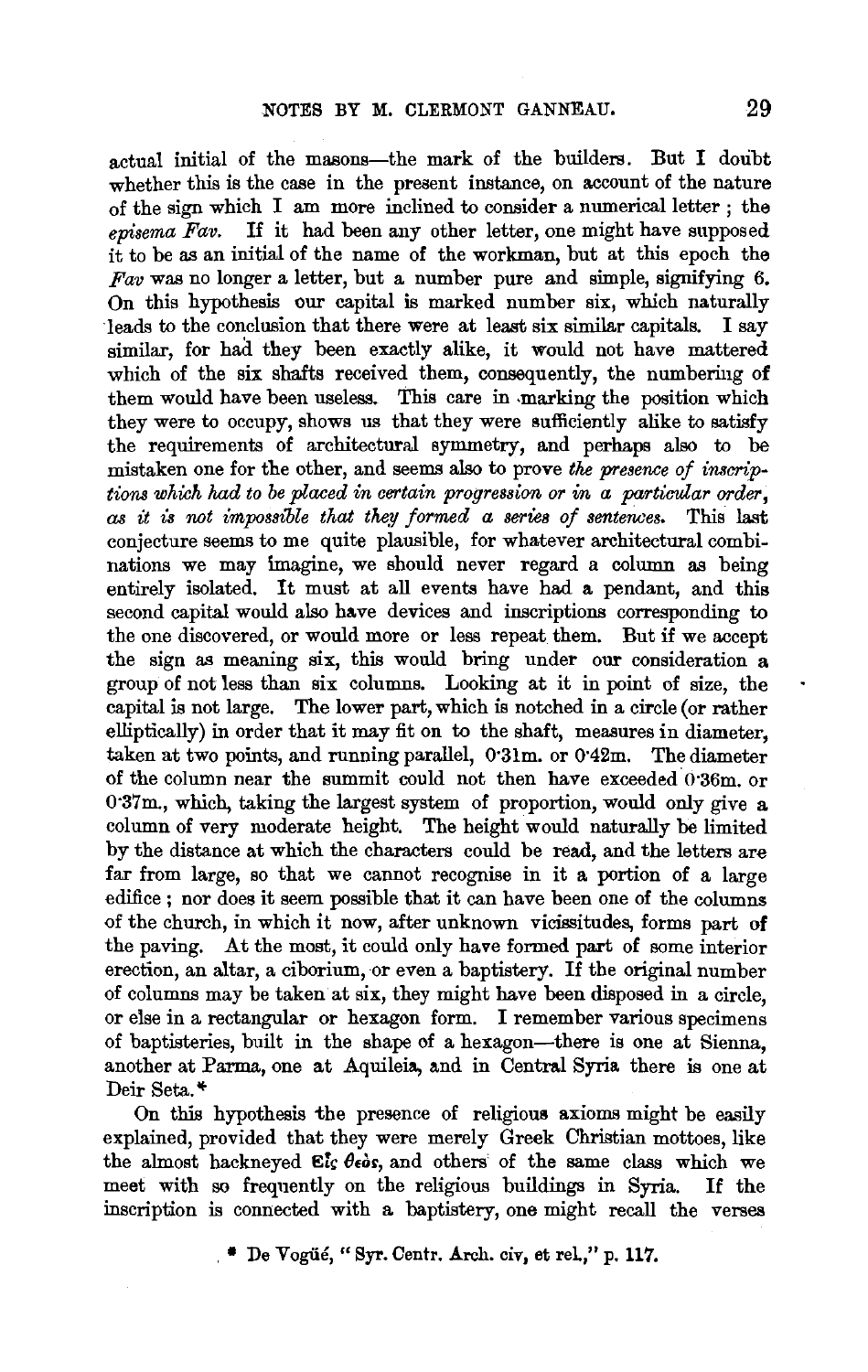inscribed on the architraves of the one of St. John at Latrun, which was constructed by Constantine, and restored by Sextus III.\* But the appearance of a Hebrew inscription (and that inscription in archaic characters) is an unprecedented occurrence for which it is most difficult to account. One could understand it a little more easily had the inscription been written with square characters, such as were used at the period at which the capital was made, for we know that the influence of the Jewish over the Christian ritual was sufficiently great-especially in Palestineto admit of the use of a language which had already given to the Christian liturgies such words as Hosanna, Alleluiah, Amen, etc. It is possible that if I had the minute directions contained in the " Guide de la peinture du Mont Athos," before me (which unluckily I have not), I might find a proof that, in certain forms of Byzantine art, the use of short Hebrew epigraphs was permitted. In any case we know that in Christian art the square Hebrew characters were then still used for writing the ineffable name of Jehovah. It is no more extraordinary than the design of a seven-branched candlestick, an essentially Jewish symbol, found upon a fine capital which was discovered at Beit Jibrin, and of which we made a drawing during my explorations in 1874. I expect this column must have belonged to the ancient Church of Sandanna, which had some points of resemblance with that of Amwas. But I must repeat that the great difficulty lies in the archaic form of the characters. The half Hebrew, half Greek inscription, which I discovered on the shaft of a column, and below a seven-branched candlestick, in the mosque at Gaza, was in the square character.<sup>†</sup> One may next inquire whether the inscription may by some chance have been of Jewish origin, in the case of the 'capital having' belonged to some synagogue. But it is scarcely worth while lingering over such a supposition. Even putting aside the thoroughly Christian formula  $E$ *is*  $\theta$ *eos,* it is certain that a Jew at that period would have made use of the square character, for we have a number of authentic Jewish inscriptions in Palestine dating from the first century of our era, and without an exception they are written in square characters. And even if we attempt to attribute it to the Samaritans, who have kept to the ancient characters doWn to the present day, we do not find in it any of the peculiarities which distinguish the Samaritan alphabet in the inscriptions on the most ancient of their (known) buildings, some of which date from the fifth and sixth centuries after Christ. It also seems very improbable that we should find a Samaritan building at Amwas. The inscriptions on the capital were evidently engraved from a Christian point of view.

With regard to the strange use of the archaic characters, it seems to me to have proceeded from a determined design which is worth our

• *See* the " Liber pontificalis."

**t** This inscription, which I hope to describe at greater length elsewhere, is distinctly Jewish, and probably a dedication to a certain "Ananias, son of Jacob ;" it is instead of a. statue, the erection of statues not being allowed on uccount of the iconoclastic tendencies of the Jews.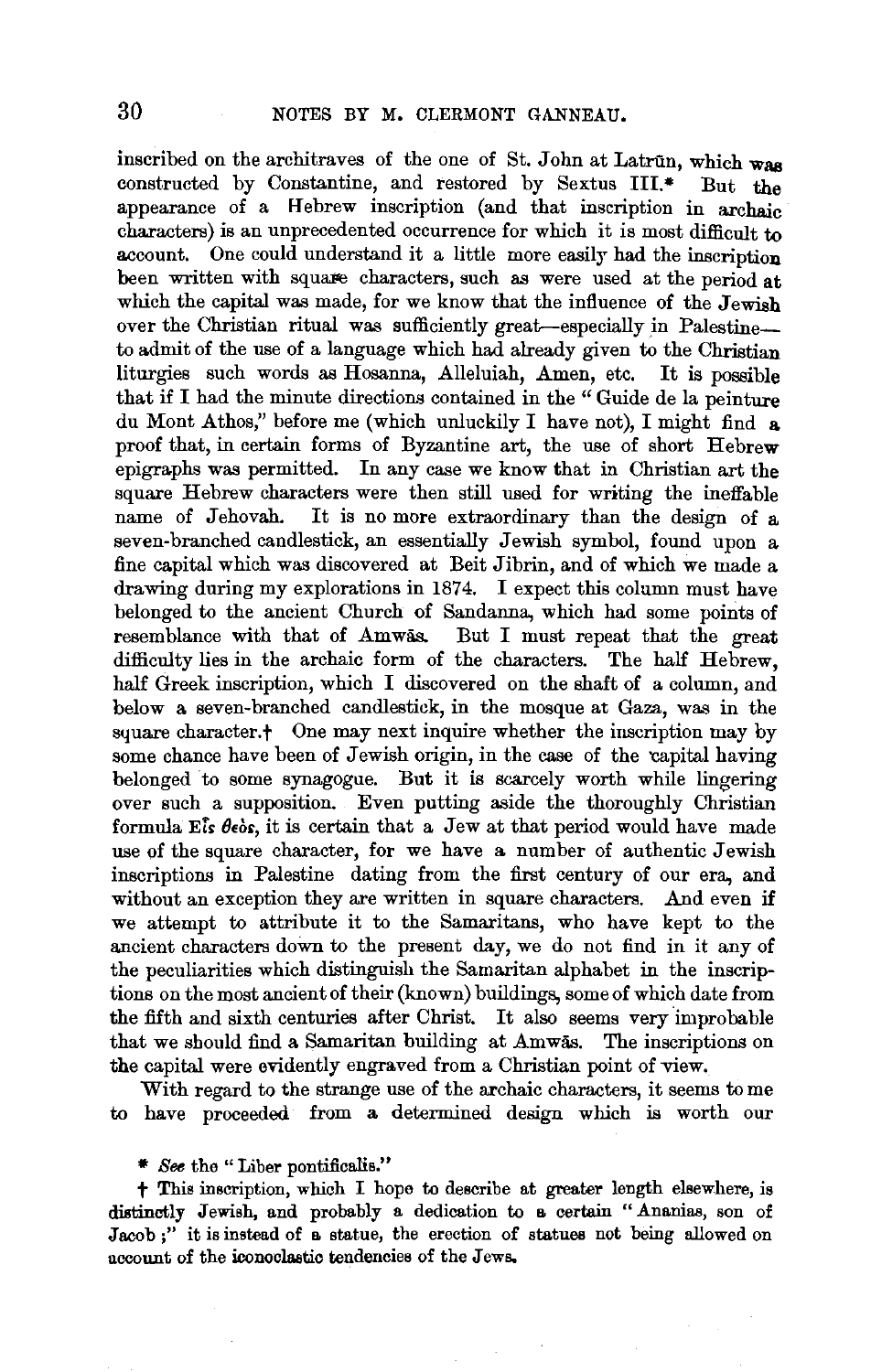consideration. According to my view the author calls attention to the past Jewish dispensation, a time which even then was comparatively remote. It is probably to the tradition, in commemoration of which the church was built, that we must turn whilst searching for the solution of the enigma. Here we are met by the grave questions-what was the name of this church, and what right has Am was to be identified with Emmaus of the New Testament, the place at which Jesus supped with two of his disciples after His resurrection, and was recognized by them through the breaking of bread? It is no part of my present purpose to enter into a discussion with regard to this delicate topographical and religious question, one which has already raised numerous archreological controversies, not to say quarrels. But of this we may be certain, namely, that in the fourth century Eusebius and St. Jerome, both reliable authorities, considered the Emmaus of the New Testament to be identical with the town called Nicopolis, which is decidedly the Amwas of the Arabs. In addition to the many proofs which have been adduced in favour of this identification, I will add one which to me seems conclusive, and which I obtained through my discovery of the true site of Gezer : the inscriptions which I found engraved on the rock give the very name of this town. The position of Gezer, then, being fixed, so to speak, with mathematical accuracy, we gain the key to that of Emmaus, from which point the Onomasticon takes its bearing in giving the position of and distance to Gezer-and this measurement and description only applies to Amwas).

The house of Cleophas (one of the two disciples) in which the miraculous manifestation is said to have taken place, was at an early period transformed into a church. St. Jerome even speaks of the existence of a basilica; and Willibald, in the eight century, writes as though he had seen it, unless, indeed, he merely imitates St. Jerome. It would indeed be singular if the Christians, ready as they were to preserve and commemorate the smallest incidents in the life of Jesus (even on the slightest foundations) should have neglected to consecrate so distinct a tradition by the erection of a church.

We can understand that from the time when Amwas-Nicopolis<sup>\*</sup> came to be considered identical with the Emmaus of the New Testament, the ancient church (of which this capital is apparently a remnant) would

\* The ancient name of *Amwas*. As a secondary proof, I would point out that at the time of St. Jerome, the place which he identified with Nicopolis apparently bore a Hebrew-Semitic name equivalent to the actual Arabic Amwas. He explains the name of Emmaus as being *populus abjectus.* He evidently alludes to the Hebrew words 0'Nr.l + Cl/ *A.mm* + *Maous.* This etymology is rather far. fetched, but it shows us that St. Jerome analysed in his own method the name *Ammaous* with an ayin similar to the Arab form *Amwas*. Also that, for this reason, he preferred the form ומאים to any of the other forms used in the Talmud. Moudjir-el-din says that the Arabic name liN *\\_,i* is prooounced *'Amwiis* or *'Amawas.* In the place itself I discovered a. third method of pronunciation, Ommās.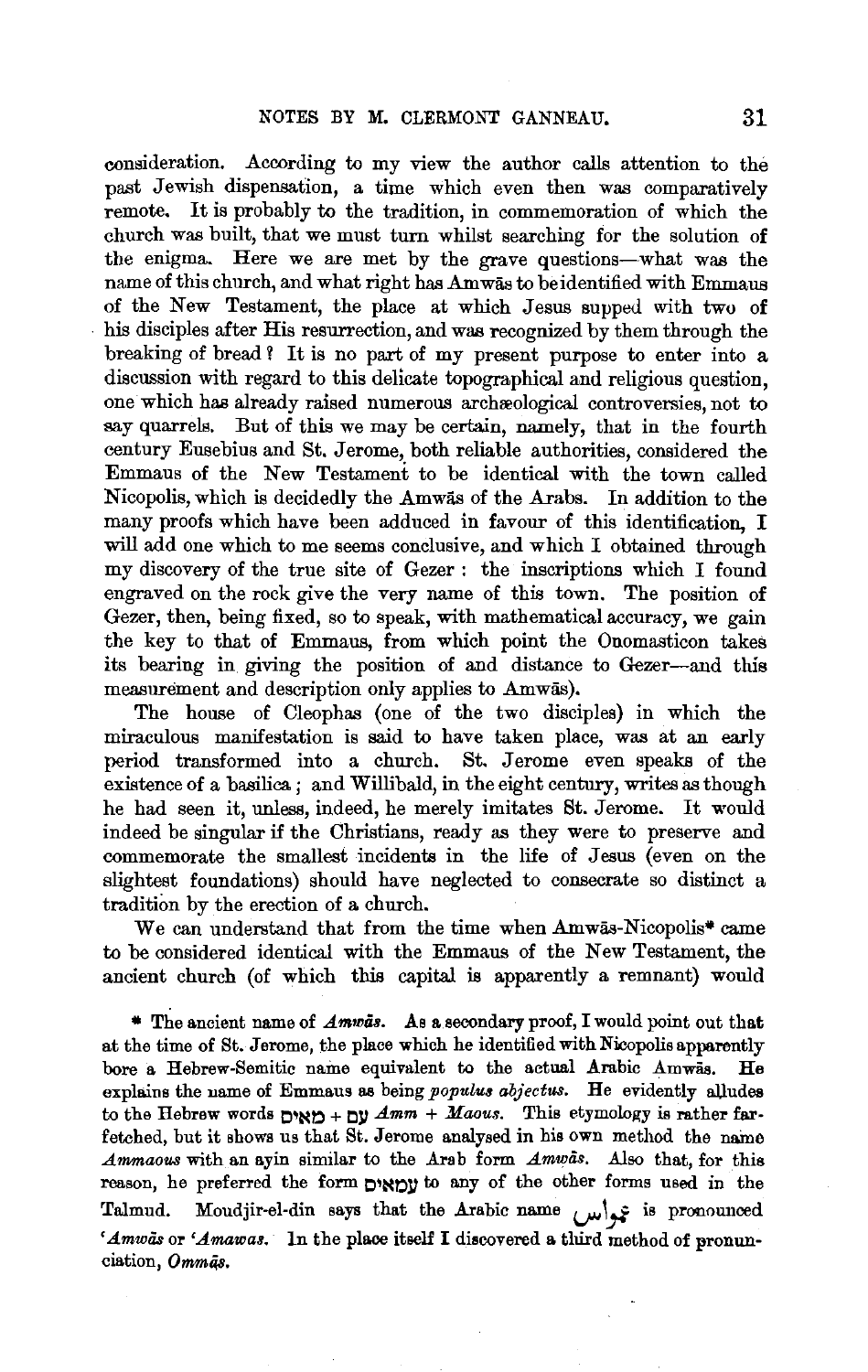become associated with the sacred and half-proved tradition. But even this does not explain the presence of the Hebrew inscription. We allow that this epigraph represented very nearly the laudatory formula for the blessing of bread according to the Jewish ritual) and was, perhaps, in reference to the act which, according to the account of the Evangelist, revealed to the two disciples the personality of the Founder of the Last Supper. But was it not quite apart from the end they had in view, to engrave this formula in characters which had ceased to be used long before the time of Jesus ? The use of the ordinary square characters would have been quite sufficient. Why then this effort of erudition ? Was it really a reference to the evangelical tradition, or was it not rather a pointing back to the earlier Jewish period ? For the present I can only ask this question without pretending to solve it, though I hope to return to the subject. In the meantime I will point out one fact which furnishes food for reflection. Excepting in the two passages of St. Jerome and Willibald to which I have just referred, ancient writings, although containing a great deal about the Emmaus of the Gospel, are almost silent with regard to the church of Amwas. It is not until much later that any reference is made to it, and then under quite a different character.

It is then called the "Church of the Maccabees.\* At present I cannot imagine for what reason this surprising name could have been given to it, nor can I understand how it originated. I cannot even say whether the writers, who have preserved this appellation, and who presumably had it upon the authority of earlier traditions, refer to the Asmonean princes or to the seven brothers of the same name who, according to tradition, were martyred under Antiochus Epiphanes. At an early period these two sets of Maccabees were already confused. Even St. Jerome falls into this error, which became geaeral, and was favoured by the universal veneration in which the Jewish martyrs of Antioch were held (in the fourth century) throughout the whole of eastern and even in some parts of western Christendom.<sup>+</sup> In these more or less fabulous stories we see that they were the prototype of all the Christiau martyrs. I should not be inclined to rely on this appellation as evidence, for the name may have been given to the church of Amwas at a later period, though if it has any foundation it would very well account for the use of the archaic characters, taken as they were from the ancient national alphabet, which was affected by the Maccabees and was a known characteristic of their dynasty. Certainly in no place would this perplexing epigraphical resuscitation be more likely to occur than in a church consecrated to the name of the Asmonean princes. or to the other Maccabees who were identified with them through an erroneous but wide-spread legend. Only on this hypothesis· we must

• Tucher (1479), Mariti (1767), Quaresmius (1616), and several more ancient writers speak of the church of the Maccabees, a little distance from Latrun and north of the road.

t The church of St. Just, at Lyons, was originally dedicated to the Maccabees.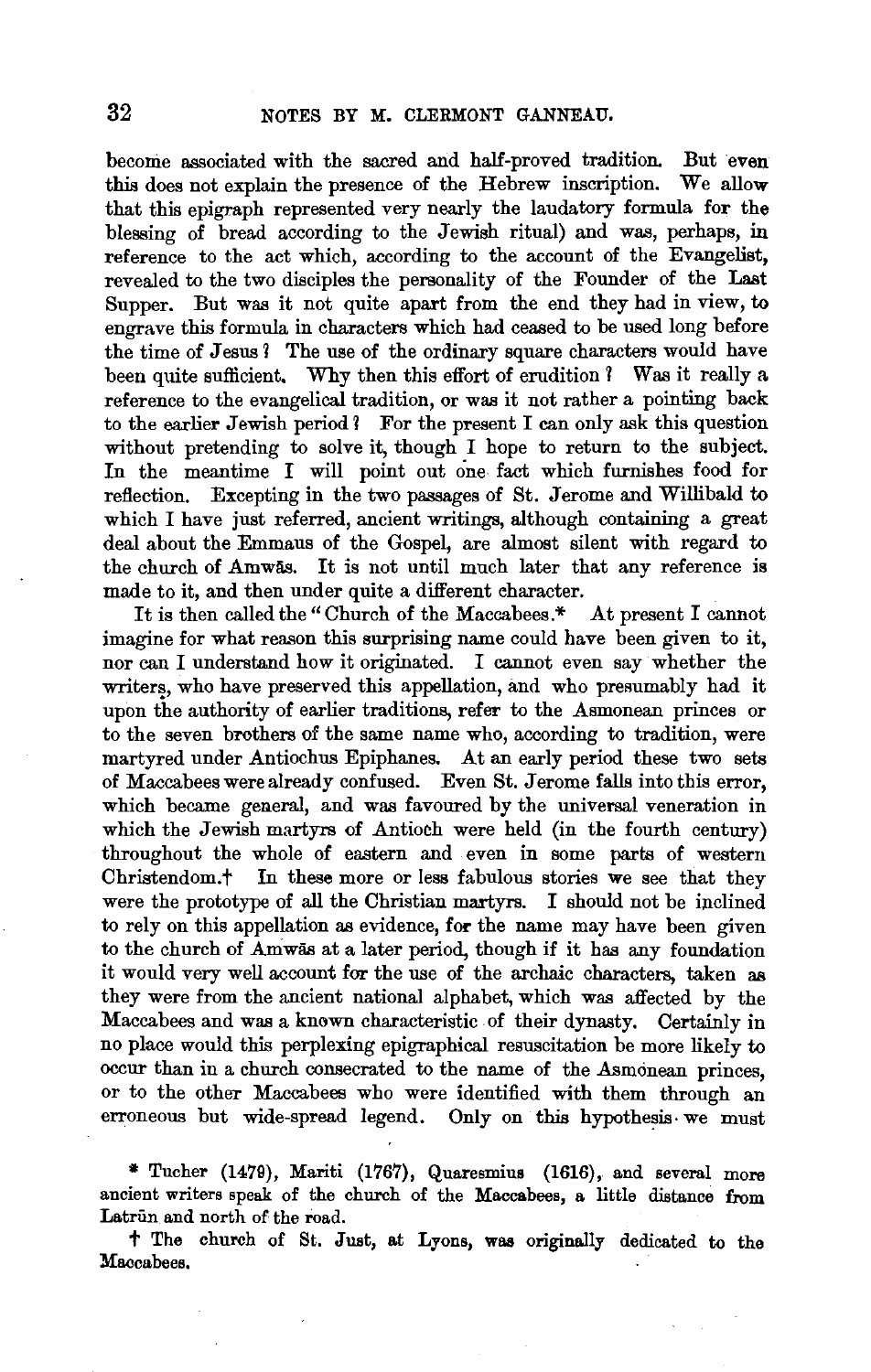allow that this appellation of the church was given after the time of St. Jerome, who, confusing the identity of the Asmoneans and the seven. brothers of Antioch, associates their memory with Modin, but *never* with Emmaus. In the endeavour to reconcile all these conflicting points, we may imagine that the church or rather basilica of Emmaus was erected on the supposed site of the house of Cleophas, the scene of the miraculous supper-and that it contained a chapel, a confessional or a "martyrion" especially dedicated to the Maccabees. And this martyrion possibly contained, according to a usual custom, some relics taken from their actual sepulchre at Modin-the present Medyeh.\* In which case the capital would belong to one of the columns which sustained the *ciborium,* or else may have ornamented the altar itself.

We know that the ciborium, a sort of baldachin placed over an altav or martyrion in a basilica, was supported by columns, the number of which might be two, four, or six, which latter number reminds us of the possible numeral on our capital.

If we follow this supposition still further, we may imagine that the designer of the Hebrew inscription on this capital destined to form part of the martyrion of the Maccabees, took for his palreographical model the great inscription on the tomb of the Asmoneans at Modin, and which perhaps contained almost literally our formula, with even other phrases which were reproduced on the other capitals of the ciborium. I need hardly say that I offer these conjectures with *great reserve,* and merely in order to give the data of a problem which still remains to be solved,

Whatever it is, the Hebrew inscription on the capital of Amwas is a most curious discovery, in spite of, or rather on account of its *not* belonging to a very remote period..

It is incontestably in the most recent form of the archaic Hebrew characters, and in virtue of its being the "terminus adquem," it deserves to be inserted in the " Corpus Inscriptionum Semiticarum."

I cannot help being grateful to the good fortune which allowed me to bring to light (at an interval of a dozen years) both the most ancient and also the most modern known inscriptions in the archaic Hebrew characters, of which at present the Moabite Stone and the capital of Amwas form the alpha and omega.

After having examined the capital which has formed the subject of this long digression, I went and looked at the ruins of the church, a portion of which has already been excavated (thanks to the efforts of Mlle. de St. Cricq) under the direction of M. Guillemot. The two lateral arches have been entirely freed. The body of the church has, however, still to be excavated, and there, perhaps, we may make some interesting discoveries. According to my idea there is a chance of our finding in it some historical mosaic pavement, containing perhaps inscriptions which will throw *mor* 

\* The distance from Medyeh to Amwiis, as the crow flies, would, I think, be about seven Roman miles.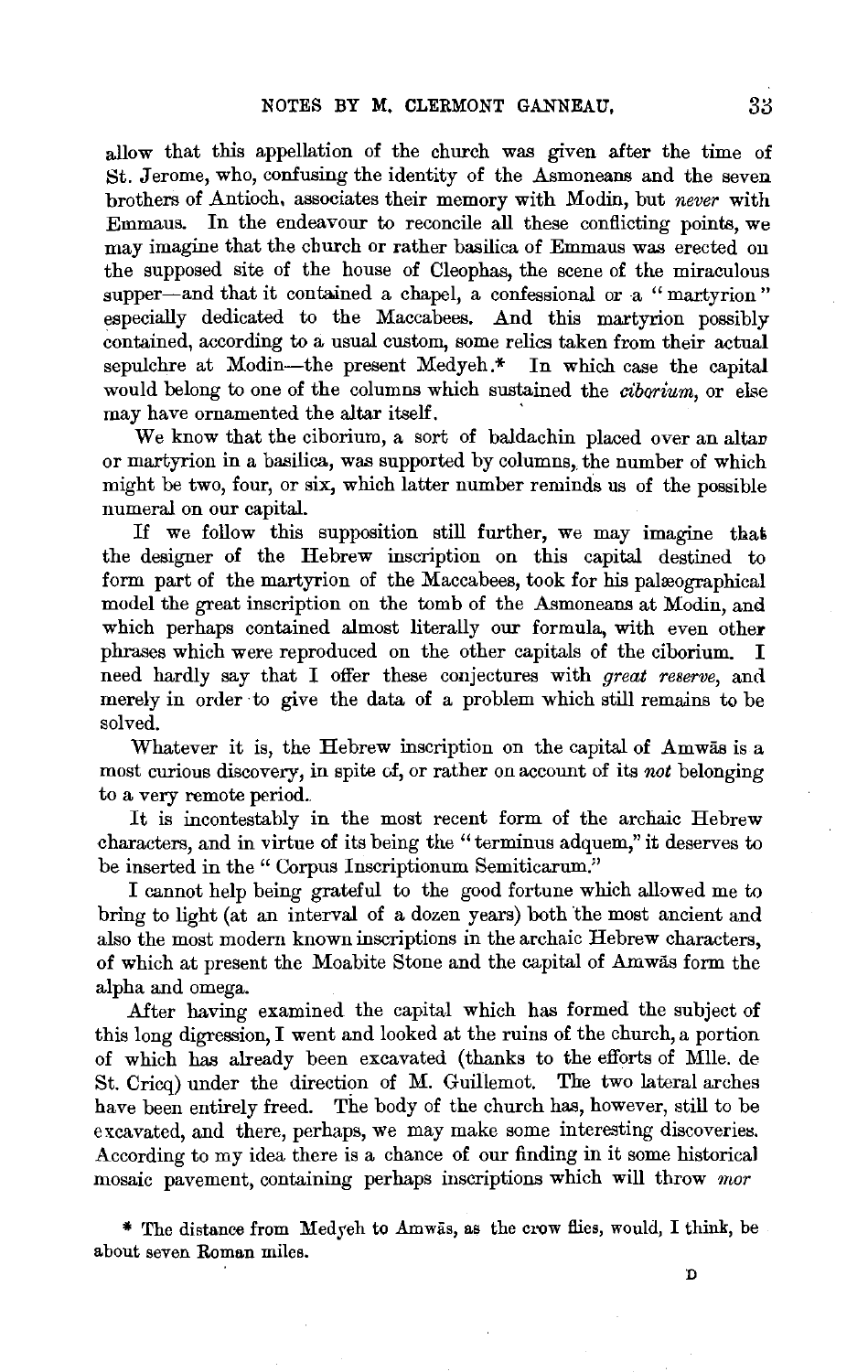light on the past history and origin of the church, than all the suppositions to which for the present we are reduced. I think that the idea of excavating this church originated with me in the year 1874. It was true I only took soundings, but they proved to me that of the church erected previous to the Crusades a portion had been used again. It is another point of resemblance between the church of Amwas and that of Beit Jibrin. According to the laws of medireval masonry, which I discovered and explained seven years ago, we are able to clearly distinguish the work of the Byzantine period from that of the Crusades, tracing it block by block. Further than this, on several stones cut or recut by the Crusaders, I have come across some lapidary signs which I shall add to the large collection I already have of these curious marks, and which some day I hope to publish an account of. Nothing is of more value for the critical study of the ancient buildings of Palestine, in the classing of which there is often such difficulty, than these technical indications, which are really a better guide than the considerations of style, which so often prove deceptive. I shall have occasion to give further details of the church of Amwas, the rest of which we hope soon to bring to light.

A few days after my visit to the ruins, M. Guillemot sent me a cutting of a fragment of an inscription, which in like manner had been discovered amongst the mixed pavement on the left side of the church, where the enigmatical capital was found. It is a piece of marble, with portions of an inscription on either side. The Greek characters, belonging to the Byzantine period, which can be traced on it, are fairly well executed. The following will give an idea of the inscription  $:$ 



It may be seen that it was no easy matter to decide on the words of which these letters are the remains. At first sight I was inclined to give as the reading of the first word on side  $A_{\cdot}$  *(r)*  $\epsilon$  *[i]* year. But the *r* is indistinct, and might be  $\Gamma$ . Again one is tempted to imagine it  $\epsilon_{\gamma\epsilon}$  [ $\ell_{\rho\epsilon}$ ] especially as there seems to be an indication of the foot of an I after the second E. It is not impossible that it may be a quotation from the Psalms,\* 'Ο έχειρων από γης πτωχόν, etc.

This verse was used in the Christian epigraphy of Syria, as we may see by the inscription on the lintel of a door at el Barra, which is <sup>2</sup> Εγείρει άπὸ γῆs πτωχον, etc. The first line of side B may perhaps be  $\lceil a\mathbf{v}\rceil$ *loov,* "of the saints." The second lines of both sides most likely were the same word. The fact of the two inscriptions being back to back seems to indicate that the inscription was either repeated or continued, and also that the stone was intended to be viewed from both sides.

This word in the second line is in both abridged, and contains the

• Psalm cxiii, v. 7.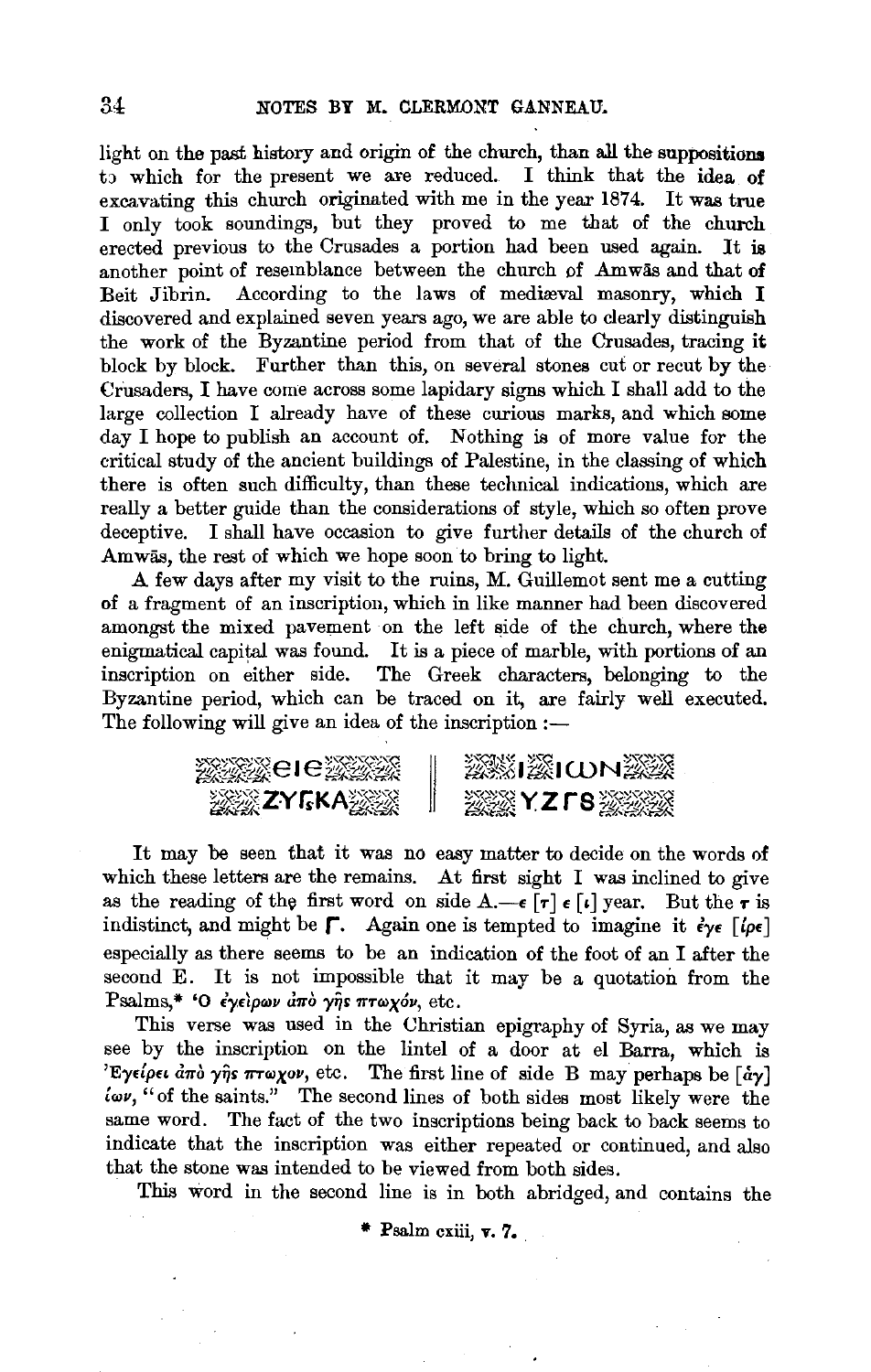letters **YZYFs** followed, at least on side A, by KA [1].\* The restitution of letters is naturally limited to a small number of combinations. EUZvyor belongs to poetical language, and would be out of place here. *flootyns*, *fJov(i"ywv* is no better. There remains *uv(vyia* and its collaterals. But  $\sigma v \zeta v \gamma$ *ia* may be taken in several senses; that of marriage might perhaps be appropriate. This supposition accords well enough with the  $\epsilon \tilde{i} \epsilon \iota$ , and implies a distinct date. If I had even the index to the "Corpus Inscriptionum Grecarum," I could find out if  $\sigma v \zeta v \gamma a$  was ever employed for dates. We may suppose that this fragment belonged like the capital to the ancient church, and was re-utilised for paving.

In going through even the village of Amwas, I noticed several ancient fragments, capitals, and bits of frieze, etc., which testify to the importance of the ancient Nieopolis.

Above the door of one house I noticed a sort of vase or funeral urn made of black basaltic stone, and sunk into the wall, the concave side outermost. All round it were engraved characters, but of what nature I could not tell owing to their height. It required a ladder to reach them< I very much wanted to get at this vase, but the proprietor of the house was at that time imprisoned at Jerusalem with several other villagers who had been arrested after a violent conflict which had caused the death of a man. But it will be a thing to return to. In the immediate vicinity of the village the peasants are led to seek for ancient foundations in order to extract material for new buildings. I noticed here and there the traces of large ancient buildings. In one of their explorations they brought to light a huge block of calcite. $\dagger$  It had apparently been the lintel of a door. Inscribed on the cartouche is a Greek inscription, three lines in length. The characters are irregular, and so much worn away that it is very difficult to decipher them. I took a copy of them, from which I have made the following letters. The inscription seems to read-

## **EYTIXIT OrAMOC AIABIOY**

### *£vTX* [ *E] iT* [ *E]* o yap.o~ *lltafJiov.*

I must mention, however, that I am doubtful about several of the letters'. The formula  $\epsilon v$ rvy $\epsilon r$  has occurred in Syro-Greek epigraphs - and the orthographical form  $\epsilon v \tau v \chi$ *i*re is not peculiar. We may compare it to an inscription on the lintel of a door at Kseir, in the neighbourhood of Tyre, **EYTYXI ZWIAE KTICTA**. M. Renan, who discovered it, thinks it is a funereal inscription similar to No. 4564 in the " Corpus Inscrip.  $Gr.$ " $\ddagger$ and another mentioned by M. de Saulcy in his "Journey round the Dea4

• Waddington, "Inscrs. Gr. and Lat. of Syria," No. 2651.

<sup>†</sup> "Mission de Phénicie," p. 646. The name of the place Atabeh signifies threshold or lintel, and probably originated from this stone.

 $\ddagger$  Waddington, "Inscrs. Gr. and Lat. of Syria," No. 2398.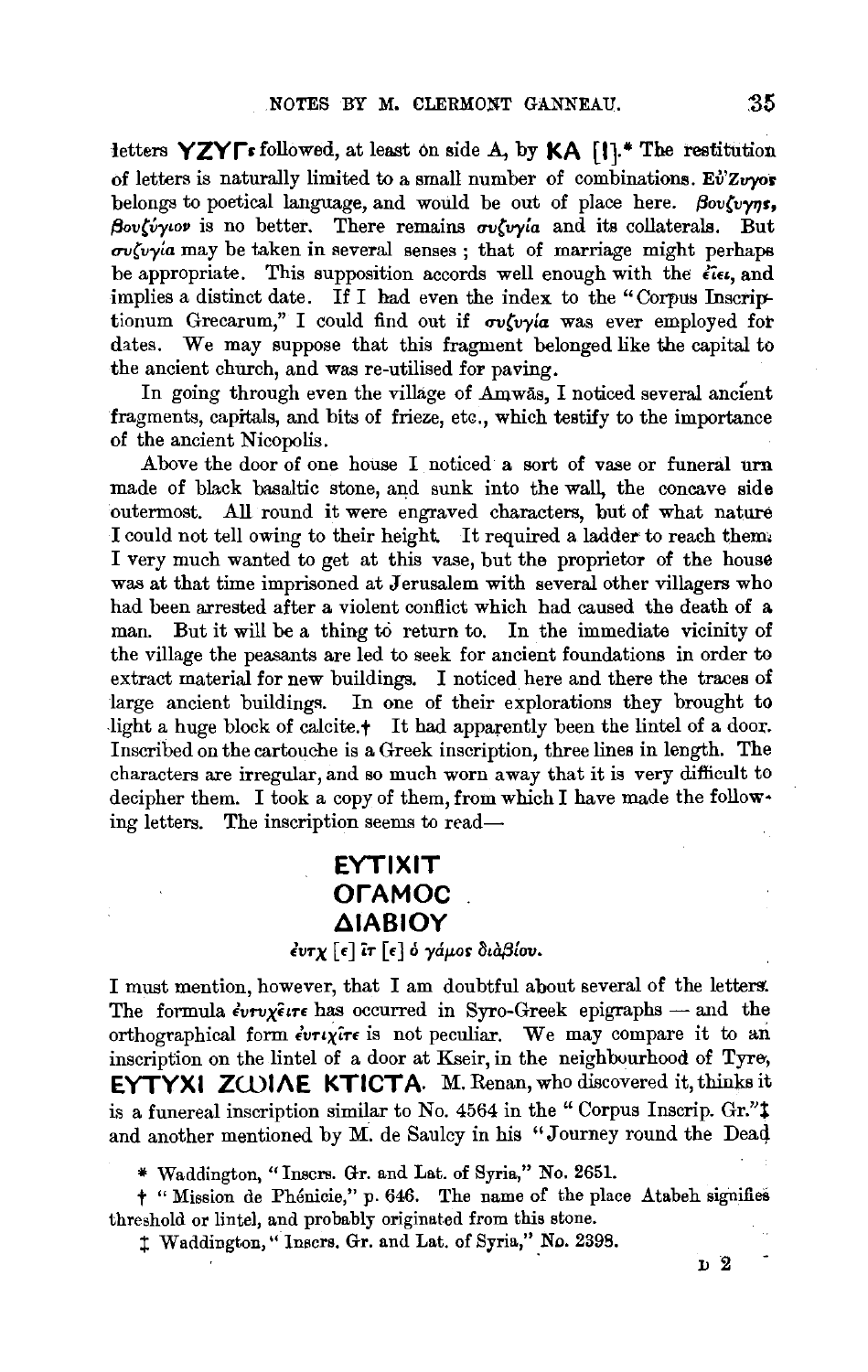Sea," both of which are funereal, and contain the *ivroxu* or *ivroxi*. **I** cannot say anything definite with regard to the first, not having it before me, but the second would certainly read  $\partial \psi \psi \psi$  which is a well. known funereal exclamation. I doubt though whether the verb *lvrvx£w* would be here taken in the funereal sense. In the following inscription of Deir el Leben (Auranite) it has a distinctly religious meaning,  $E \sigma \epsilon \lambda \theta \epsilon$  *xalpov* H $\lambda \epsilon$ *rov koo µov Evrvx*[ $\epsilon$ ]. Several times we find the adverb  $\epsilon$ *urvy* $\omega$ s *feliciter*, in the ordinary dedication of an edifice-often associated with the expression *Αγάθη Τύχη*.\* Εύτυχειτε is exactly the Latin *valete*, by which it is translated in the imperial and proconsulate decrees of which we have epigraphs.<sup>+</sup> the succeeding words seem to be *o yange flig flow* so that the whole.<br>he succeeding words seem to be *o yange flig flow*, so that the whole

The succeeding words seem to be  $\delta$  *yapos*  $\delta$ *ia biov*, so that the whole seems to constitute a sort of nuptial exclamation. It may be compared to a Syrian inscription (at Dāmā, Trachonite), which also refers to a marraction is one of those I cited as containing the formula at *die debs* : it ends<br>age, and is one of the constructor of the edifice: *xi*<sub>2</sub> *A debs* is it ends with a vow made by the constructor of the edifice:  $\chi \dot{\eta}$  *o βoθεσas (sic)*<br>*είs την οίκο δομη ν βοηθήσηκ*[ε]έσ τουs γάμους. No one can exactly fathom the meaning of this expression  $\partial \hat{\mu}$   $\beta$ *lov*—it occurs pretty frequently in the Græco-Jewish epitaphs of Italy under scarcely recognisable forms- $Z\dot{a}$ *fJcov, lJca fJlo, "dia viu, ia bius,"* and its actual signification is not yet decided. I need not point out that it is most interesting to come across it in Palestine, the country where it originated, and on a monument which to all appearance is Christian. Some explain it as referring to earthly life, others conaider it a funereal exclamation which alludes to the life eternal ; a transla-

on from the verse in Daniel·xii, 2;  $\overline{D}$ <sup>2</sup> *Litam aternam*, equivalent to  $\delta u^2$  *f*  $\delta v^2$  *disording*. Our inscription thus design are problem. It remains for us to know whether it adds a new point to the problem. It remains for us to know whether it refers to the indissolubility of the human marriage tie according to the Christian ideas, or rather to the symbolic marriage under which image the New Testament and the early fathers designate the mystic union of Christ and the Church. Before giving a decision it would be necessary to know whether the lintel had belonged to a religious or to a private building; whether it formed part of a house destined for the reception of a bride, and ornamented accordingly with a device at once pious and gallant, or whether it belonged to some chapel.

We may compare this formula with various nuptial sentences written in letters of gold on glasses and other objects evidently given by Christians as wedding presents-for instance, the *feliciter nuptiis.* of the

\* For example, at Meschgough (Nabat), Wadd., *op. cit.*, No. 2053, shows us that we must correct No. 2491 from *iv roxos* into  $i\nu$  rvxws; also No. 2197 in the same way, at least, if it be not a proper name, see  $\epsilon\dot{v}r\nu\chi\ddot{\omega}\varsigma$  at Ephis (Wadd., *op. cit.,* No. 150), and bri *lvrvxia* at Aphrodirias of Caria *(ibid.,* No. 694).

t For example, Wadd., *op. cit.,* gives (No. 866) a letter from Antonius the Pious to the Panhellenes of Aczanitide-it occurs before the final date. Also No. 877 ends with *wrvx*Eire.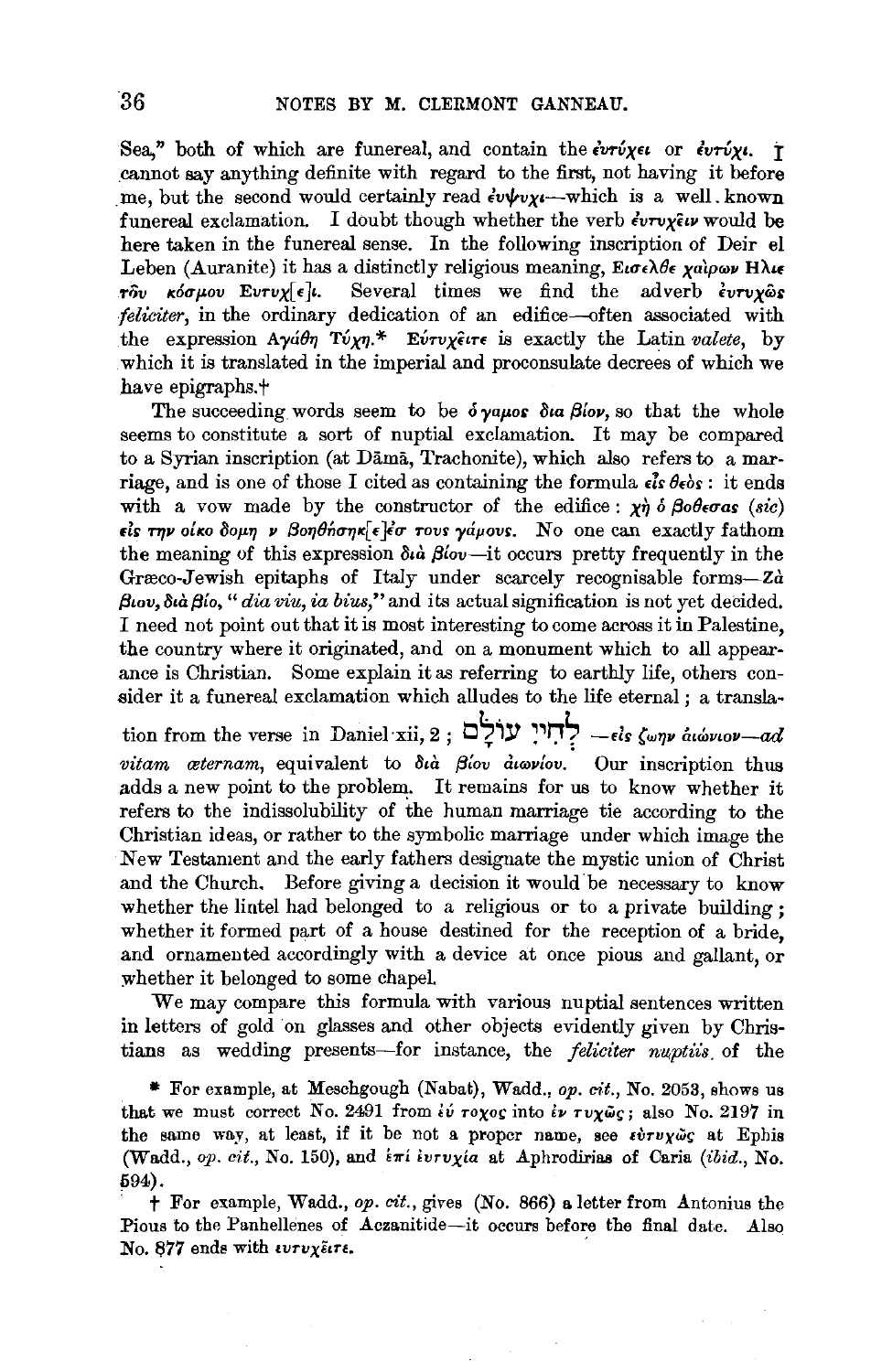celebrated golden medal struck on the occasion of the marriage of Marcius and Puleteria. It only requires the addition of the epithet *aternis* for us to find in it almost a literal translation of our Greek formula.

### NOTE IV.

*Jajfa,* 19th *November,* 1881.

AN Arab of St. John of Acre has given me copies of two inscriptions, one of which is of considerable interest.

The first is from the village of Yerka, situated at a distance of about ten miles from St. John of Acre. It is in Greek, and as far as I can judge from the words which I have been able to decipher, it must be Christian. It is, however, incomplete, the right hand portion being still underground. The copy is too imperfect to be of much use, and I shall not risk giving an interpretation of it until I have at least a good squeeze. On the other side of the paper are more characters, apparently Greek, and copied perhaps from another inscription at the same place.

The second copy comes from St. John of Acre, and is sufficiently clear to admit of nearly all of it being read. It is the epitaph of a Frenchman, a certain Gautier Mein Abeuf, and of his wife Alemane.

Ici gist sire Gautier Meine-Abeuf qui tres (passa) an l'an de l'incarnation notre Seign(o)r Jhu. Crit. (M) COLXXVIII, a XX iors de ive, esc espouza Madame Alemane qui trespassa a XX (? ?) iors dou.

I send a slight sketch of the copy I have before me. I need hardly add that both the sketch and the above reading may need alteration when compared with the original. In the year 1275 the Crusaders were still in possession of Acre, their last Syrian stronghold. It was at that time and in that very city, which was so soon destined to fall again under the Mussulman yoke, that Charles of Anjou, through his representative the bailli Roger de St. Severin-disputed the crown of Jerusalem with Hugues !If, endeavouring to gain what was already no more than an empty title.

I have been lucky enough to come across a document which enables me to identify the subject of our epitaph. I have found his name in a chapter grantea by Jean de Ihelin-Sire de Barut-on 15th September, 1256, to the Teutonic Knights, letting them the Casale Imbert\* and the appur· tenances thereof, for a term of ten years. Amongst the witnesses we find the name of *Gautier Maynebeuf.* I do not know whether the spelling has been accurately given by the editors of this work, but the original character, written in French, is, I believe, preserved amongst the archives

\* Situated between Tyre and Acre.